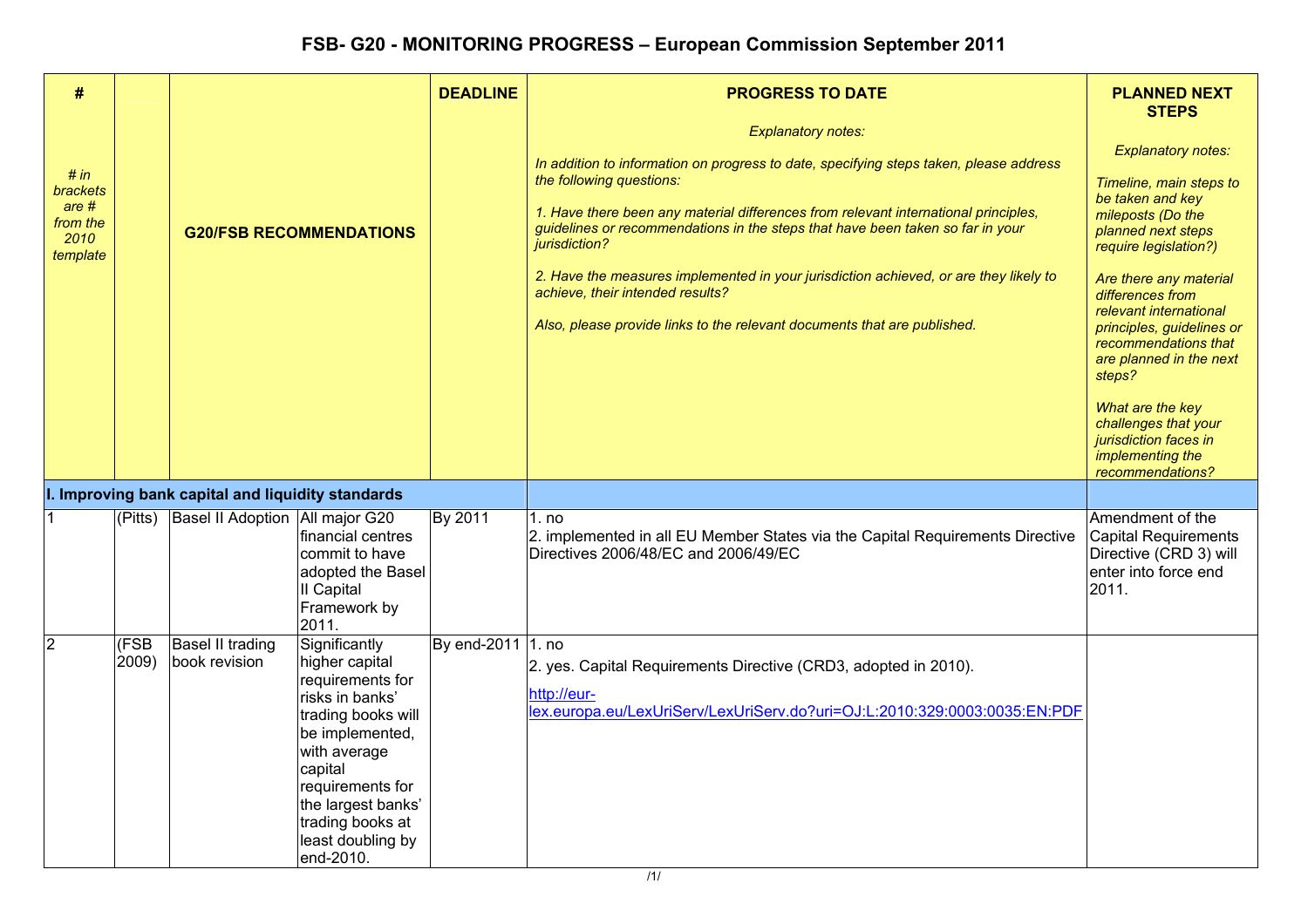| 3(5, 6,<br>8)             | (Tor) | (Seoul) Adoption and<br>implementation of to adopt and<br>international rules implement fully<br>to improve bank<br>capital and<br>liquidity<br>standards (Basel<br>III); including<br>leverage ratios<br>(Note) Please<br>explain<br>developments in<br>i) capital<br>standards, ii)<br>liquidity<br>standards and iii)<br>leverage ratios<br>respectively. | We welcomed the<br><b>BCBS</b> agreement<br>on a coordinated<br>start date not later<br>than 31 December<br>2011 for all<br>elements of the<br>revised trading<br>book rules.<br>We are committed January 1,<br>these standards<br>(Basel III) within<br>the agreed<br>timeframe that is<br>consistent with<br>economic<br>recovery financial<br>stability. The new<br>framework will be<br>translated into our<br>national laws and<br>regulations, and<br>will be<br>implemented<br>starting on<br>January 1, 2013<br>and fully phased<br>in by January 1, | 2013 and<br>fully phased<br>in by<br>January 1,<br>2019. | 1. no<br>2. two consultations conducted in spring and autumn<br>2010;<br>http://ec.europa.eu/internal market/bank/regcapital/index en.htm#new proposal<br>http://ec.europa.eu/internal market/bank/regcapital/index en.htm#consultation<br>1. no<br>2. yes. In August 2010, CEBS (now EBA) issued revised guidelines on stress<br>testing<br>http://www.eba.europa.eu/News--Communications/Year/2010/CEBS-today-<br>publishes-its-revised-Guidelines-on-str.aspx<br>1. no<br>2. Consultation on the leverage ratio in spring 2010<br>http://ec.europa.eu/internal market/bank/regcapital/index en.htm#new proposal<br>CRDIV http://ec.europa.eu/internal market/bank/regcapital/index en.htm |                                                                                     |
|---------------------------|-------|--------------------------------------------------------------------------------------------------------------------------------------------------------------------------------------------------------------------------------------------------------------------------------------------------------------------------------------------------------------|--------------------------------------------------------------------------------------------------------------------------------------------------------------------------------------------------------------------------------------------------------------------------------------------------------------------------------------------------------------------------------------------------------------------------------------------------------------------------------------------------------------------------------------------------------------|----------------------------------------------------------|----------------------------------------------------------------------------------------------------------------------------------------------------------------------------------------------------------------------------------------------------------------------------------------------------------------------------------------------------------------------------------------------------------------------------------------------------------------------------------------------------------------------------------------------------------------------------------------------------------------------------------------------------------------------------------------------|-------------------------------------------------------------------------------------|
| $4(4, 7, 9,$ (WAP)<br>48) |       | Strengthening<br>supervision and<br>guidelines on<br>banks' risk<br>management                                                                                                                                                                                                                                                                               | 2019.<br>Regulators should Ongoing<br>develop enhanced<br>guidance to<br>strengthen banks'<br>risk management                                                                                                                                                                                                                                                                                                                                                                                                                                                |                                                          | In July 2011 the Commission has adopted the CRD IV proposal <sup>1</sup> which<br>strengthens the requirements regarding risk management practices and<br>structures of credit institutions putting in place clear rules and standards with<br>regard to the role and independence of the risk management function and the<br>overall risk oversight by boards. These rules are in line with the revised Basel                                                                                                                                                                                                                                                                               | The proposal has to be<br>adopted by the<br>European Parliament<br>and the Council. |
|                           |       | practices                                                                                                                                                                                                                                                                                                                                                    | practices, in line                                                                                                                                                                                                                                                                                                                                                                                                                                                                                                                                           |                                                          | Principles for enhanced corporate governance.                                                                                                                                                                                                                                                                                                                                                                                                                                                                                                                                                                                                                                                |                                                                                     |

<sup>1</sup> http://eur-lex.europa.eu/LexUriServ/LexUriServ.do?uri=COM:2011:0453:FIN:EN:PDF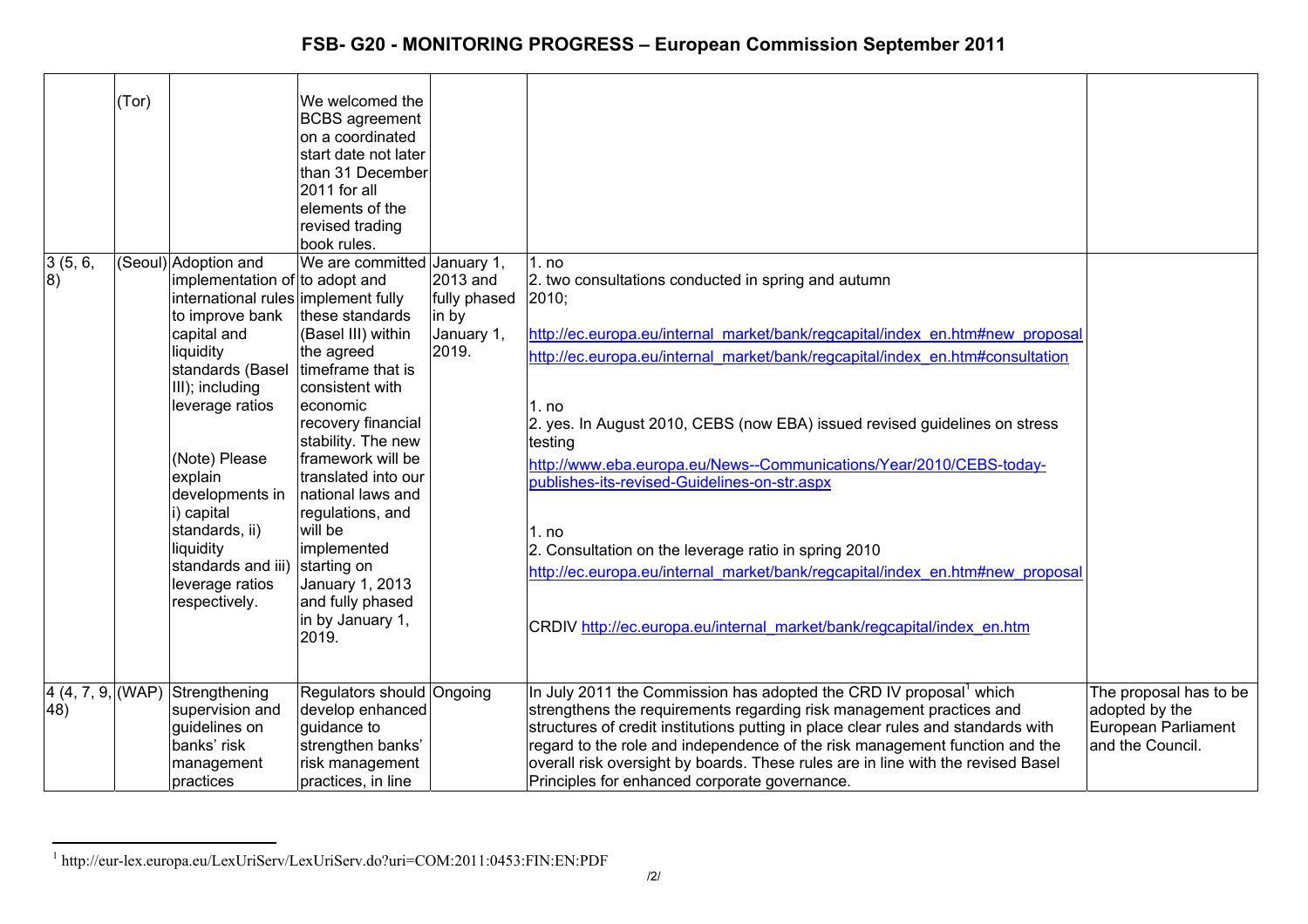|        | with international   |                                                                                  |
|--------|----------------------|----------------------------------------------------------------------------------|
|        | best practices,      | EBA is in process of adopting in September final guidelines on internal          |
|        | and should           | governance <sup>2</sup> which cover risk management and internal control issues. |
|        | encourage            |                                                                                  |
|        | financial firms to   |                                                                                  |
|        | re-examine their     |                                                                                  |
|        | internal controls    |                                                                                  |
|        |                      |                                                                                  |
|        | and implement        |                                                                                  |
|        | strengthened         |                                                                                  |
|        | policies for sound   |                                                                                  |
|        | risk management.     |                                                                                  |
| (FSF   | 1.4 Supervisors      | Stress tests:                                                                    |
| 2009)  | should use the       | 1. no                                                                            |
|        | <b>BCBS</b> enhanced | 2. Capital Requirements Directive; 2 EU-wide stress                              |
|        | stress testing       | tests conducted in 2009, 2010 and 2011                                           |
|        | practices as a       | http://www.eba.europa.eu/EuWideStressTesting.aspx                                |
|        | critical part of the |                                                                                  |
|        | Pillar 2             |                                                                                  |
|        | supervisory          |                                                                                  |
|        | review process to    |                                                                                  |
|        | validate the         |                                                                                  |
|        |                      |                                                                                  |
|        | adequacy of          |                                                                                  |
|        | banks' capital       |                                                                                  |
|        | buffers above the    |                                                                                  |
|        | minimum              |                                                                                  |
|        | regulatory capital   |                                                                                  |
|        | requirement.         |                                                                                  |
| (FSF   | II.10 National       |                                                                                  |
| (2008) | supervisors          |                                                                                  |
|        | should closely       |                                                                                  |
|        | check banks'         |                                                                                  |
|        | implementation of    |                                                                                  |
|        | the updated          |                                                                                  |
|        | guidance on the      |                                                                                  |
|        |                      |                                                                                  |
|        | management and       |                                                                                  |
|        | supervision of       |                                                                                  |
|        | liquidity as part of |                                                                                  |
|        | their regular        |                                                                                  |
|        | supervision. If      |                                                                                  |
|        | banks'               |                                                                                  |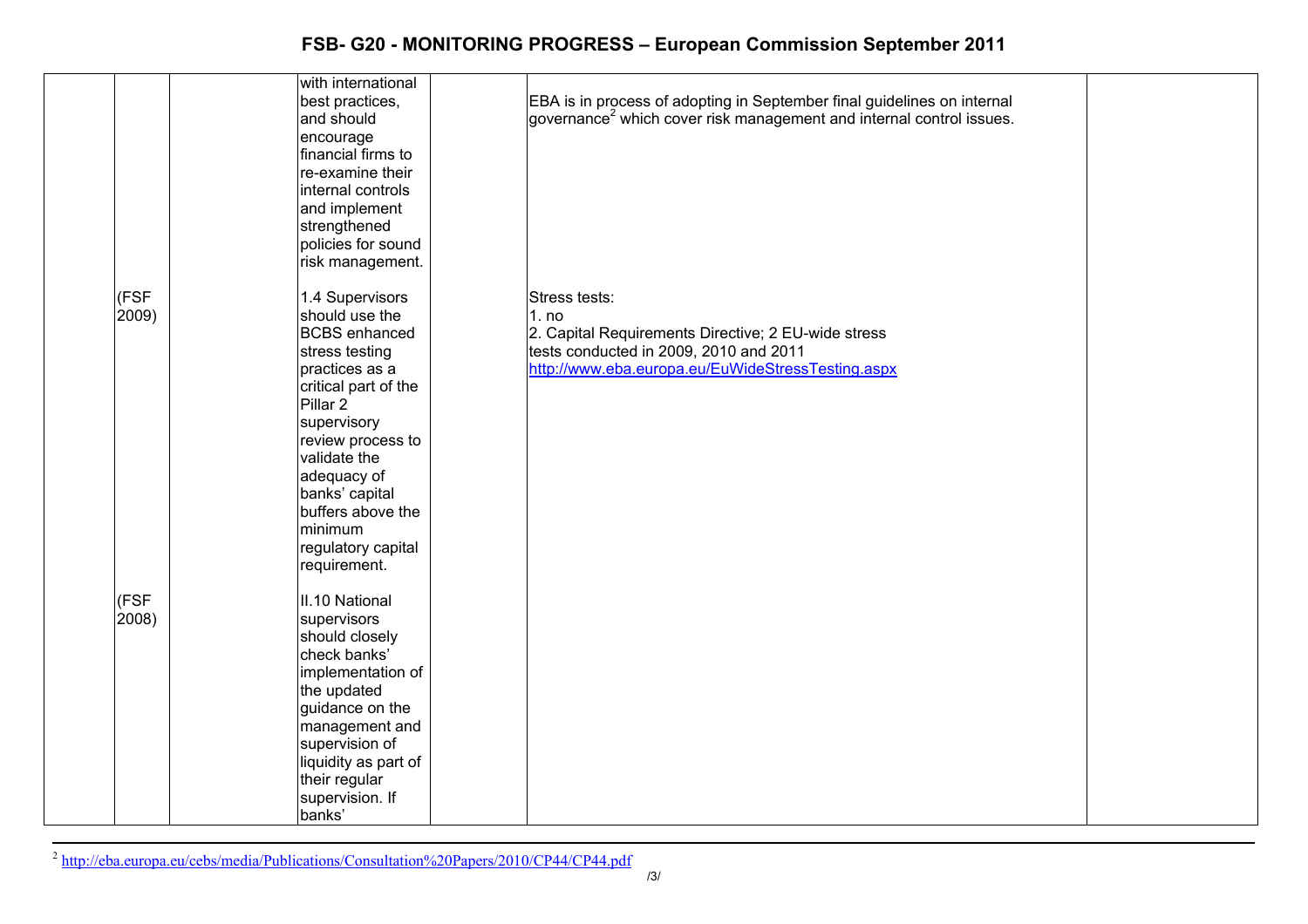|              | (FSB<br>2009)          |                                                                                             | implementation of<br>the guidance is<br>inadequate,<br>supervisors will<br>take more<br>prescriptive action<br>to improve<br>practices.<br>Regulators and<br>supervisors in<br>emerging markets<br>will enhance their<br>supervision of<br>banks' operation<br>in foreign currency<br>funding markets.<br>II. Addressing systemically important financial institutions |                                                                |                                                                                                                                                                                                                                                                                                                                   |                                                                                                                                                                                                                                                                                               |
|--------------|------------------------|---------------------------------------------------------------------------------------------|------------------------------------------------------------------------------------------------------------------------------------------------------------------------------------------------------------------------------------------------------------------------------------------------------------------------------------------------------------------------|----------------------------------------------------------------|-----------------------------------------------------------------------------------------------------------------------------------------------------------------------------------------------------------------------------------------------------------------------------------------------------------------------------------|-----------------------------------------------------------------------------------------------------------------------------------------------------------------------------------------------------------------------------------------------------------------------------------------------|
| (SIFIs)      |                        |                                                                                             |                                                                                                                                                                                                                                                                                                                                                                        |                                                                |                                                                                                                                                                                                                                                                                                                                   |                                                                                                                                                                                                                                                                                               |
| 5(19)        | $\overline{P}$ (Pitts) | Consistent,<br>consolidated<br>supervision and<br>regulation of<br><b>SIFIs</b>             | All firms whose<br>failure could pose<br>a risk to financial<br>stability must be<br>subject to<br>consistent,<br>consolidated<br>supervision and<br>regulation with<br>high standards.                                                                                                                                                                                | Ongoing                                                        | 1. no<br>2. yes, in place since 2006                                                                                                                                                                                                                                                                                              | Key challenge is<br>alignment of<br>implementation<br>amongst the G20,<br>global implementation<br>is crucial.                                                                                                                                                                                |
| 6(43,<br>44) | (Pitts)                | Mandatory<br>international<br>recovery and<br>resolution<br>planning for G-<br><b>SIFIs</b> | Systemically<br>important financial<br>firms should<br>develop<br>internationally-<br>consistent firm-<br>specific<br>contingency and<br>resolution plans.<br>Our authorities<br>should establish<br>crisis<br>management<br>groups for the                                                                                                                            | End-2010<br>(for setting<br>up crisis<br>management<br>groups) | 1. no<br>2. Consultation finished end of January 2010.<br>Conference on resolution tools and crisis management took place on 7 March<br>44: 1. no<br>2. legally possible as governance is a requirement and information exchange is<br>required by Capital Requirements Directive and Financial Conglomerates<br><b>Directive</b> | Key challenge is<br>alignment of<br>implementation<br>amongst the G20,<br>global implementation<br>is crucial.<br><b>EU Commission</b><br>legislative proposal for<br>a crisis management<br>Directive (scheduled for<br>November 2011) will<br>seek to put in place a<br>legal framework for |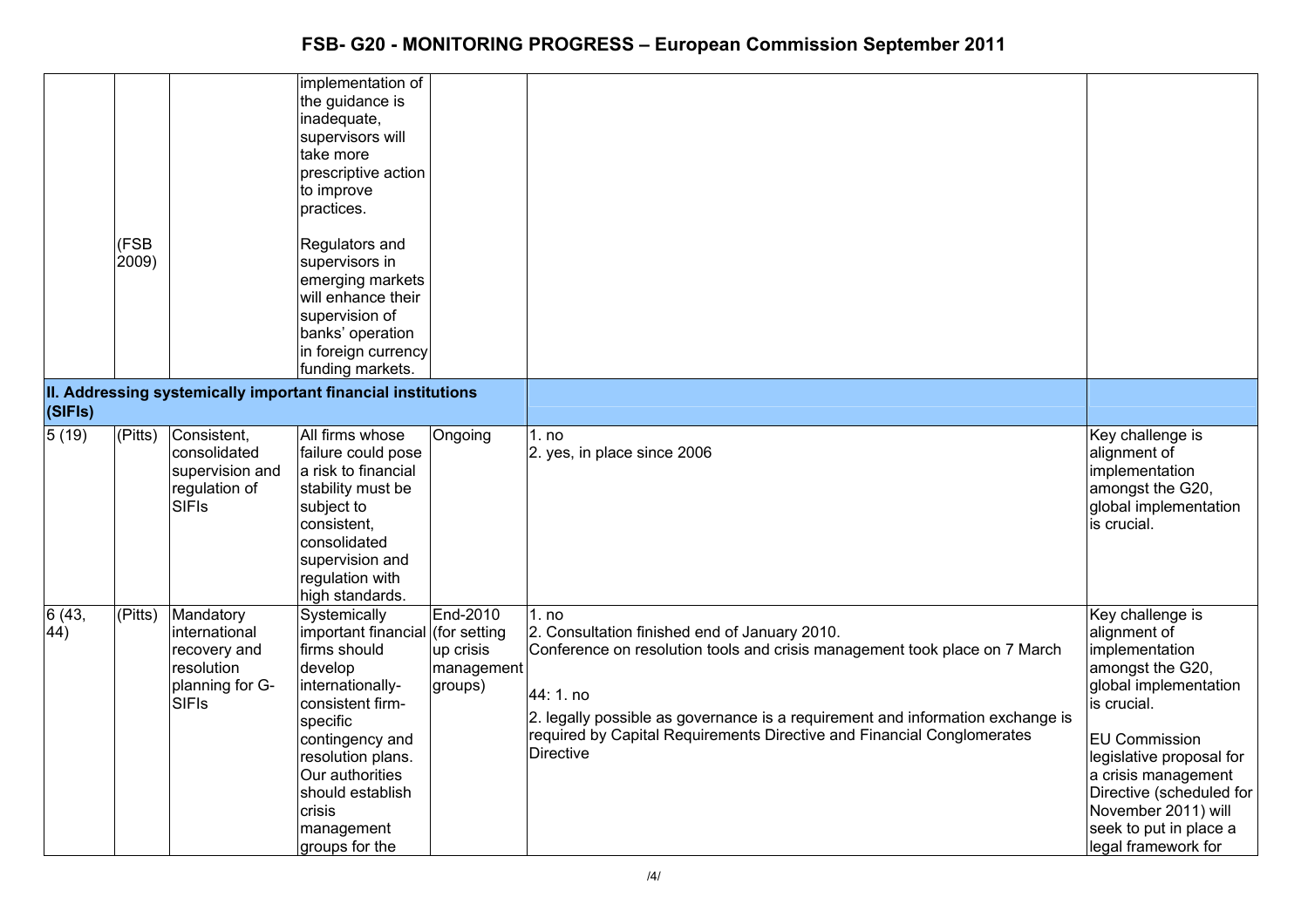|         | major cross-             | crisis management in      |
|---------|--------------------------|---------------------------|
|         | border firms and a       | the EU, including a       |
|         | legal framework          | range of resolution       |
|         | for crisis               | powers which must be      |
|         | intervention as          | available to authorities  |
|         |                          |                           |
|         | well as improve          | in all EU member          |
|         | information              | States.                   |
|         | sharing in times of      |                           |
|         | stress.                  | The proposal will         |
|         |                          | include requirements      |
| (Seoul) | We agreed that G-Ongoing | for (i) drawing up of     |
|         | SIFIs should be          | recovery and resolution   |
|         | subject to a             | plans by institutions     |
|         | sustained process        | and resolution            |
|         |                          |                           |
|         | of mandatory             | authorities; and (ii)     |
|         | international            | crisis management         |
|         | recovery and             | groups ('resolution       |
|         | resolution               | colleges') to be          |
|         | planning. We             | established for cross-    |
|         | agreed to conduct        | border banking groups.    |
|         | rigorous risk            | The proposal will confer  |
|         | assessment on G-         | functions on resolution   |
|         | SIFIs through            | colleges, provide for     |
|         | international            | rules for their operation |
|         | supervisory              | and impose enhanced       |
|         | colleges and             | information sharing       |
|         |                          |                           |
|         | negotiate                | requirements.             |
|         | institution-specific     |                           |
|         | crisis cooperation       |                           |
|         | agreements within        |                           |
|         | crisis                   |                           |
|         | management               |                           |
|         | groups.                  |                           |
|         |                          |                           |
| (Lon)   | To implement the         |                           |
|         | FSF principles for       |                           |
|         | cross-border crisis      |                           |
|         |                          |                           |
|         | management               |                           |
|         | immediately.             |                           |
|         | Home authorities         |                           |
|         | of each major            |                           |
|         | financial institution    |                           |
|         | should ensure that       |                           |
|         | the group of             |                           |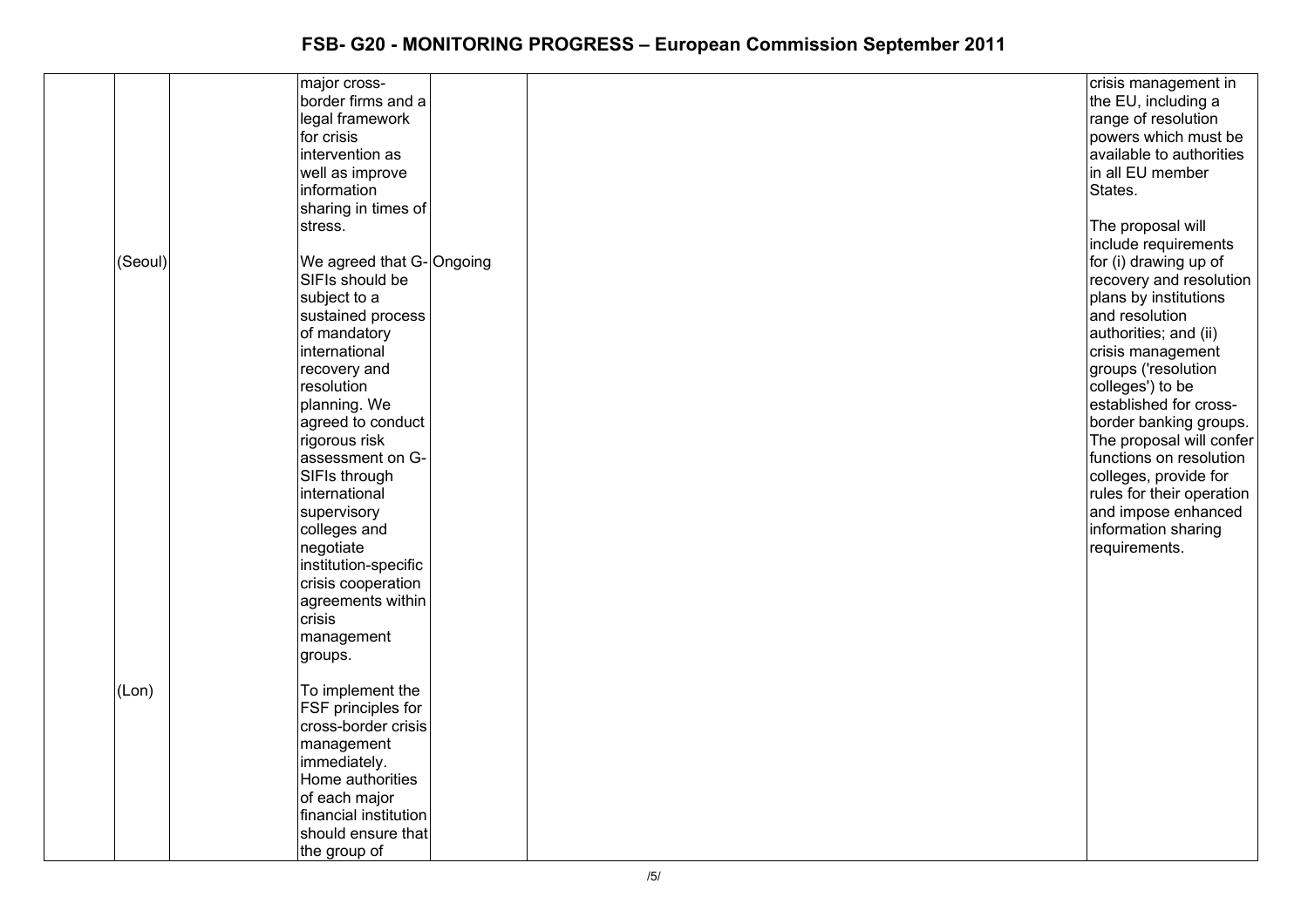| authorities with a<br>common interest<br>in that financial<br>institution meets<br>at least annually.<br><b>EU Commission</b><br>(Seoul) Implementation of We reaffirmed our Ongoing<br><b>BCBS</b><br>Toronto<br>legislative proposal for<br>recommendations commitment to<br>a crisis management<br>national-level<br>directive (scheduled for<br>on the cross-<br>November 2011) will<br>border bank<br>implementation of<br>resolution<br>the BCBS's cross-<br>seek to put in place a<br>border resolution<br>legal framework for<br>crisis management in<br>recommendations.<br>the EU, including a<br>We endorsed and<br>range of resolution<br>(Tor)<br>powers which must be<br>have committed to<br>available to authorities<br>implement our<br>domestic<br>in all EU member<br>resolution powers<br>States.<br>and tools in a<br>manner that<br>The proposal will<br>include requirements<br>preserves<br>for (i) drawing up of<br>financial stability<br>and are<br>recovery and resolution<br>committed to<br>plans by institutions<br>implement the ten<br>and<br>resolution authorities;<br>key<br>recommendations<br>and (ii) crisis<br>management groups<br>on cross-border<br>('resolution colleges') to<br>bank resolution |       |               |  |                          |
|----------------------------------------------------------------------------------------------------------------------------------------------------------------------------------------------------------------------------------------------------------------------------------------------------------------------------------------------------------------------------------------------------------------------------------------------------------------------------------------------------------------------------------------------------------------------------------------------------------------------------------------------------------------------------------------------------------------------------------------------------------------------------------------------------------------------------------------------------------------------------------------------------------------------------------------------------------------------------------------------------------------------------------------------------------------------------------------------------------------------------------------------------------------------------------------------------------------------------------------------|-------|---------------|--|--------------------------|
|                                                                                                                                                                                                                                                                                                                                                                                                                                                                                                                                                                                                                                                                                                                                                                                                                                                                                                                                                                                                                                                                                                                                                                                                                                              |       |               |  |                          |
|                                                                                                                                                                                                                                                                                                                                                                                                                                                                                                                                                                                                                                                                                                                                                                                                                                                                                                                                                                                                                                                                                                                                                                                                                                              |       |               |  |                          |
|                                                                                                                                                                                                                                                                                                                                                                                                                                                                                                                                                                                                                                                                                                                                                                                                                                                                                                                                                                                                                                                                                                                                                                                                                                              |       |               |  |                          |
|                                                                                                                                                                                                                                                                                                                                                                                                                                                                                                                                                                                                                                                                                                                                                                                                                                                                                                                                                                                                                                                                                                                                                                                                                                              |       |               |  |                          |
|                                                                                                                                                                                                                                                                                                                                                                                                                                                                                                                                                                                                                                                                                                                                                                                                                                                                                                                                                                                                                                                                                                                                                                                                                                              |       |               |  |                          |
|                                                                                                                                                                                                                                                                                                                                                                                                                                                                                                                                                                                                                                                                                                                                                                                                                                                                                                                                                                                                                                                                                                                                                                                                                                              | 7(45) |               |  |                          |
|                                                                                                                                                                                                                                                                                                                                                                                                                                                                                                                                                                                                                                                                                                                                                                                                                                                                                                                                                                                                                                                                                                                                                                                                                                              |       |               |  |                          |
|                                                                                                                                                                                                                                                                                                                                                                                                                                                                                                                                                                                                                                                                                                                                                                                                                                                                                                                                                                                                                                                                                                                                                                                                                                              |       |               |  |                          |
|                                                                                                                                                                                                                                                                                                                                                                                                                                                                                                                                                                                                                                                                                                                                                                                                                                                                                                                                                                                                                                                                                                                                                                                                                                              |       |               |  |                          |
|                                                                                                                                                                                                                                                                                                                                                                                                                                                                                                                                                                                                                                                                                                                                                                                                                                                                                                                                                                                                                                                                                                                                                                                                                                              |       |               |  |                          |
|                                                                                                                                                                                                                                                                                                                                                                                                                                                                                                                                                                                                                                                                                                                                                                                                                                                                                                                                                                                                                                                                                                                                                                                                                                              |       |               |  |                          |
|                                                                                                                                                                                                                                                                                                                                                                                                                                                                                                                                                                                                                                                                                                                                                                                                                                                                                                                                                                                                                                                                                                                                                                                                                                              |       |               |  |                          |
|                                                                                                                                                                                                                                                                                                                                                                                                                                                                                                                                                                                                                                                                                                                                                                                                                                                                                                                                                                                                                                                                                                                                                                                                                                              |       |               |  |                          |
|                                                                                                                                                                                                                                                                                                                                                                                                                                                                                                                                                                                                                                                                                                                                                                                                                                                                                                                                                                                                                                                                                                                                                                                                                                              |       |               |  |                          |
|                                                                                                                                                                                                                                                                                                                                                                                                                                                                                                                                                                                                                                                                                                                                                                                                                                                                                                                                                                                                                                                                                                                                                                                                                                              |       |               |  |                          |
|                                                                                                                                                                                                                                                                                                                                                                                                                                                                                                                                                                                                                                                                                                                                                                                                                                                                                                                                                                                                                                                                                                                                                                                                                                              |       |               |  |                          |
|                                                                                                                                                                                                                                                                                                                                                                                                                                                                                                                                                                                                                                                                                                                                                                                                                                                                                                                                                                                                                                                                                                                                                                                                                                              |       |               |  |                          |
|                                                                                                                                                                                                                                                                                                                                                                                                                                                                                                                                                                                                                                                                                                                                                                                                                                                                                                                                                                                                                                                                                                                                                                                                                                              |       |               |  |                          |
|                                                                                                                                                                                                                                                                                                                                                                                                                                                                                                                                                                                                                                                                                                                                                                                                                                                                                                                                                                                                                                                                                                                                                                                                                                              |       |               |  |                          |
|                                                                                                                                                                                                                                                                                                                                                                                                                                                                                                                                                                                                                                                                                                                                                                                                                                                                                                                                                                                                                                                                                                                                                                                                                                              |       |               |  |                          |
|                                                                                                                                                                                                                                                                                                                                                                                                                                                                                                                                                                                                                                                                                                                                                                                                                                                                                                                                                                                                                                                                                                                                                                                                                                              |       |               |  |                          |
|                                                                                                                                                                                                                                                                                                                                                                                                                                                                                                                                                                                                                                                                                                                                                                                                                                                                                                                                                                                                                                                                                                                                                                                                                                              |       |               |  |                          |
|                                                                                                                                                                                                                                                                                                                                                                                                                                                                                                                                                                                                                                                                                                                                                                                                                                                                                                                                                                                                                                                                                                                                                                                                                                              |       |               |  |                          |
|                                                                                                                                                                                                                                                                                                                                                                                                                                                                                                                                                                                                                                                                                                                                                                                                                                                                                                                                                                                                                                                                                                                                                                                                                                              |       |               |  |                          |
|                                                                                                                                                                                                                                                                                                                                                                                                                                                                                                                                                                                                                                                                                                                                                                                                                                                                                                                                                                                                                                                                                                                                                                                                                                              |       |               |  |                          |
|                                                                                                                                                                                                                                                                                                                                                                                                                                                                                                                                                                                                                                                                                                                                                                                                                                                                                                                                                                                                                                                                                                                                                                                                                                              |       |               |  |                          |
|                                                                                                                                                                                                                                                                                                                                                                                                                                                                                                                                                                                                                                                                                                                                                                                                                                                                                                                                                                                                                                                                                                                                                                                                                                              |       |               |  |                          |
|                                                                                                                                                                                                                                                                                                                                                                                                                                                                                                                                                                                                                                                                                                                                                                                                                                                                                                                                                                                                                                                                                                                                                                                                                                              |       |               |  |                          |
|                                                                                                                                                                                                                                                                                                                                                                                                                                                                                                                                                                                                                                                                                                                                                                                                                                                                                                                                                                                                                                                                                                                                                                                                                                              |       |               |  |                          |
|                                                                                                                                                                                                                                                                                                                                                                                                                                                                                                                                                                                                                                                                                                                                                                                                                                                                                                                                                                                                                                                                                                                                                                                                                                              |       |               |  |                          |
|                                                                                                                                                                                                                                                                                                                                                                                                                                                                                                                                                                                                                                                                                                                                                                                                                                                                                                                                                                                                                                                                                                                                                                                                                                              |       |               |  |                          |
|                                                                                                                                                                                                                                                                                                                                                                                                                                                                                                                                                                                                                                                                                                                                                                                                                                                                                                                                                                                                                                                                                                                                                                                                                                              |       | issued by the |  | be established for cross |
| <b>BCBS</b> in March<br>border banking groups.                                                                                                                                                                                                                                                                                                                                                                                                                                                                                                                                                                                                                                                                                                                                                                                                                                                                                                                                                                                                                                                                                                                                                                                               |       |               |  |                          |
| 2010.<br>The proposal will confer                                                                                                                                                                                                                                                                                                                                                                                                                                                                                                                                                                                                                                                                                                                                                                                                                                                                                                                                                                                                                                                                                                                                                                                                            |       |               |  |                          |
| functions on resolution                                                                                                                                                                                                                                                                                                                                                                                                                                                                                                                                                                                                                                                                                                                                                                                                                                                                                                                                                                                                                                                                                                                                                                                                                      |       |               |  |                          |
| (WAP)<br>National and<br>colleges, provide for                                                                                                                                                                                                                                                                                                                                                                                                                                                                                                                                                                                                                                                                                                                                                                                                                                                                                                                                                                                                                                                                                                                                                                                               |       |               |  |                          |
| rules for their operation<br>regional                                                                                                                                                                                                                                                                                                                                                                                                                                                                                                                                                                                                                                                                                                                                                                                                                                                                                                                                                                                                                                                                                                                                                                                                        |       |               |  |                          |
| authorities should<br>and impose enhanced                                                                                                                                                                                                                                                                                                                                                                                                                                                                                                                                                                                                                                                                                                                                                                                                                                                                                                                                                                                                                                                                                                                                                                                                    |       |               |  |                          |
| information sharing<br>review resolution                                                                                                                                                                                                                                                                                                                                                                                                                                                                                                                                                                                                                                                                                                                                                                                                                                                                                                                                                                                                                                                                                                                                                                                                     |       |               |  |                          |
| requirements.<br>regimes and                                                                                                                                                                                                                                                                                                                                                                                                                                                                                                                                                                                                                                                                                                                                                                                                                                                                                                                                                                                                                                                                                                                                                                                                                 |       |               |  |                          |
| bankruptcy laws in                                                                                                                                                                                                                                                                                                                                                                                                                                                                                                                                                                                                                                                                                                                                                                                                                                                                                                                                                                                                                                                                                                                                                                                                                           |       |               |  |                          |
| light of recent                                                                                                                                                                                                                                                                                                                                                                                                                                                                                                                                                                                                                                                                                                                                                                                                                                                                                                                                                                                                                                                                                                                                                                                                                              |       |               |  |                          |
| experience to                                                                                                                                                                                                                                                                                                                                                                                                                                                                                                                                                                                                                                                                                                                                                                                                                                                                                                                                                                                                                                                                                                                                                                                                                                |       |               |  |                          |
| ensure that they                                                                                                                                                                                                                                                                                                                                                                                                                                                                                                                                                                                                                                                                                                                                                                                                                                                                                                                                                                                                                                                                                                                                                                                                                             |       |               |  |                          |
| permit an orderly                                                                                                                                                                                                                                                                                                                                                                                                                                                                                                                                                                                                                                                                                                                                                                                                                                                                                                                                                                                                                                                                                                                                                                                                                            |       |               |  |                          |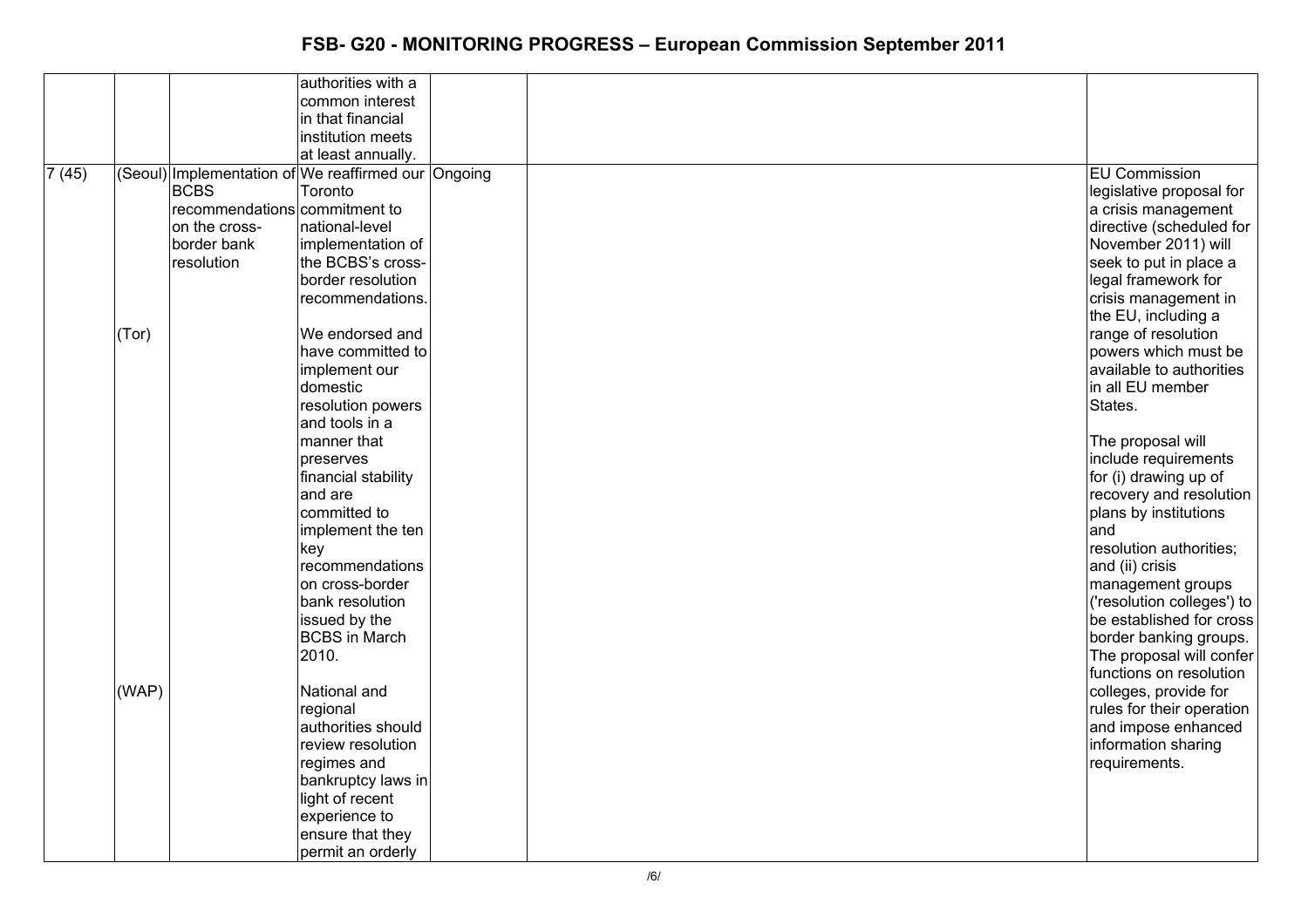|       |               |                                                               | wind-down of<br>large complex<br>cross-border<br>financial<br>institutions.                                                                                                                                                                       |                                                               |                                                                                                                                                                                                                    |                                                                             |
|-------|---------------|---------------------------------------------------------------|---------------------------------------------------------------------------------------------------------------------------------------------------------------------------------------------------------------------------------------------------|---------------------------------------------------------------|--------------------------------------------------------------------------------------------------------------------------------------------------------------------------------------------------------------------|-----------------------------------------------------------------------------|
|       | (FSF<br>2008) |                                                               | VI.6 Domestically,<br>authorities need to<br>review and, where<br>needed,<br>strengthen legal<br>powers and clarify<br>the division of<br>responsibilities of<br>different national<br>authorities for<br>dealing with weak<br>and failing banks. |                                                               |                                                                                                                                                                                                                    |                                                                             |
| 8(41) | (Lon)         | Supervisory<br>colleges                                       | To establish the<br>remaining<br>supervisory<br>colleges for<br>significant cross-<br>border firms by<br>June 2009.                                                                                                                               | June 2009<br>(for<br>establishing<br>supervisory<br>colleges) | 1. no<br>2. achieved by Committee of European Banking Supervisors/EBA, 36 biggest<br>groups.<br>All European Economic Area cross border banking groups had a college of<br>supervisors in place by the end of 2010 | See above                                                                   |
|       | (Seoul)       |                                                               | We agreed to<br>conduct rigorous<br>risk assessment<br>on these firms<br>through<br>international<br>supervisory<br>colleges                                                                                                                      | Ongoing                                                       |                                                                                                                                                                                                                    |                                                                             |
| 9(42) | (FSF<br>2008) | Supervisory<br>exchange of<br>information and<br>coordination | V.7 To quicken<br>supervisory<br>responsiveness to<br>developments that<br>have a common<br>effect across a<br>number of<br>institutions,<br>supervisory<br>exchange of                                                                           | Ongoing                                                       | 1. no<br>2. legally possible                                                                                                                                                                                       | Introducing insights and<br>alerts into day-to-day<br>supervisory programs. |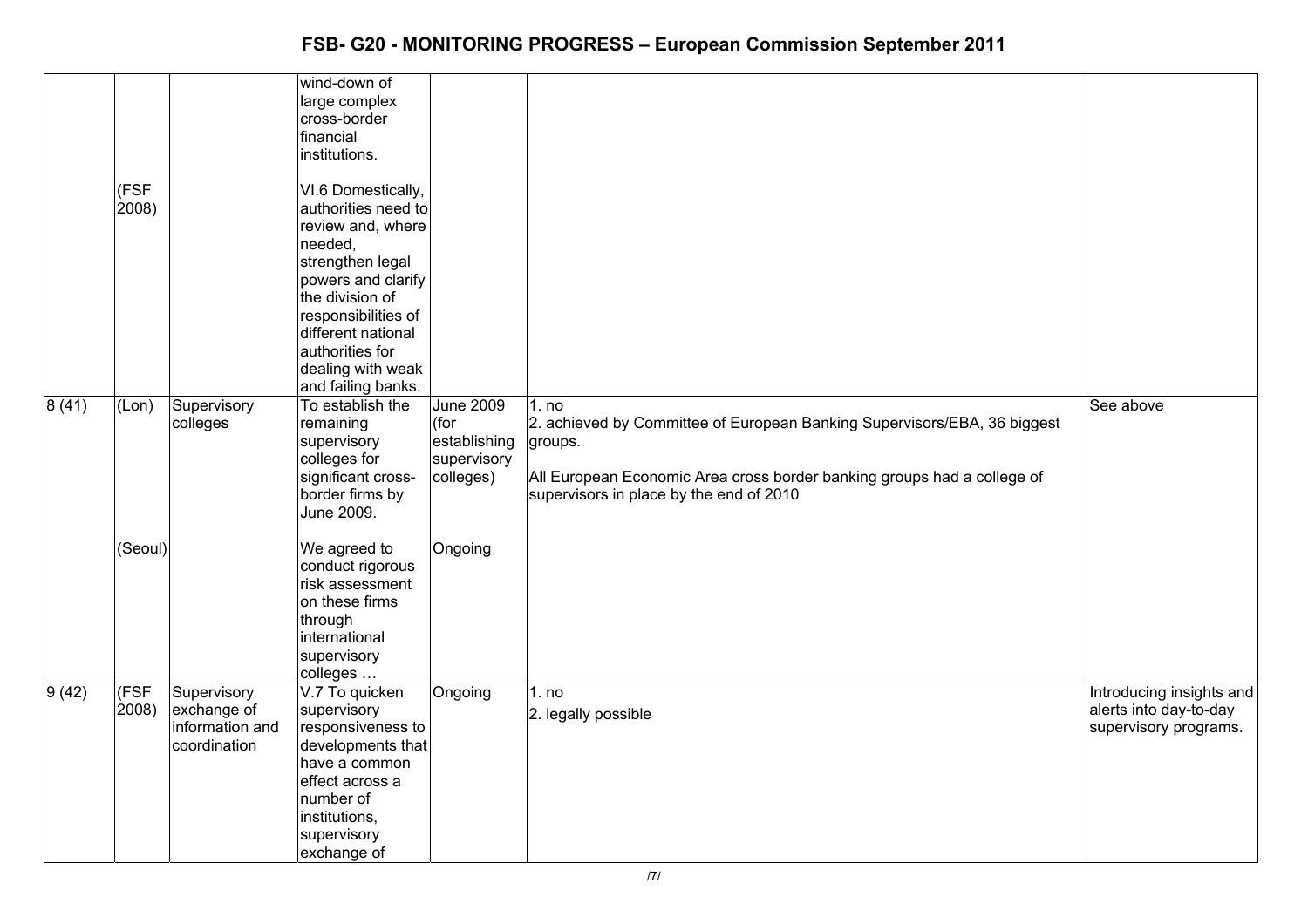|        |       |                                                                 | information and<br>coordination in the<br>development of<br>best practice<br>benchmarks<br>should be<br>improved at both<br>national and<br>international                                                                                                                                                               |         |                                                                                                                                    |  |
|--------|-------|-----------------------------------------------------------------|-------------------------------------------------------------------------------------------------------------------------------------------------------------------------------------------------------------------------------------------------------------------------------------------------------------------------|---------|------------------------------------------------------------------------------------------------------------------------------------|--|
|        |       |                                                                 | levels.                                                                                                                                                                                                                                                                                                                 |         |                                                                                                                                    |  |
|        |       | 10 (New) (Seoul) More effective<br>oversight and<br>supervision | We agreed that<br>supervisors<br>should have<br>strong and<br>unambiguous<br>mandates,<br>sufficient<br>independence to<br>act, appropriate<br>resources, and a<br>full suite of tools<br>and powers to<br>proactively identify<br>and address risks,<br>including regular<br>stress testing and<br>early intervention. | Ongoing |                                                                                                                                    |  |
|        |       | pose risks to the financial system                              | III. Extending the regulatory perimeter to entities/activities that                                                                                                                                                                                                                                                     |         |                                                                                                                                    |  |
| 11(27) | (Lon) | Review of the<br>regulatory<br>framework                        | We will each<br>boundaries of the review and adapt<br>the boundaries of<br>the regulatory<br>framework to keep<br>pace with<br>developments in<br>the financial<br>system and<br>promote good<br>practices and<br>consistent<br>approaches at an<br>international level.                                                | Ongoing | Taking on the shadow banking workstream (at the FSB level), hence extending<br>the boundaries of the current regulatory framework. |  |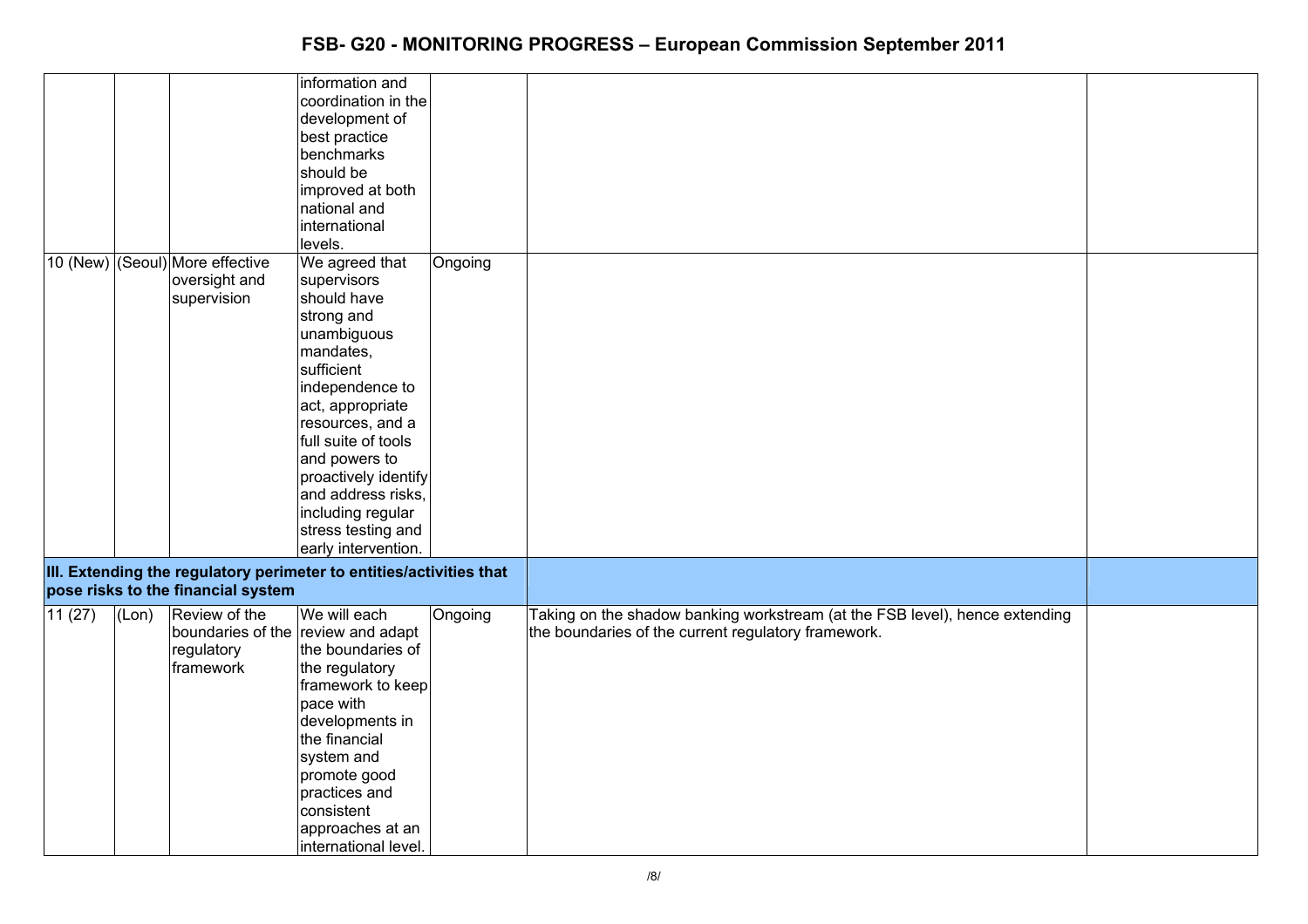| 12(30)             | (FSF<br>2008) | Supervisory<br>resources and<br>expertise to<br>oversee the risks<br>of financial<br>innovation | V.1 Supervisors<br>should see that<br>they have the<br>requisite<br>resources and<br>expertise to<br>oversee the risks<br>associated with<br>financial<br>innovation and to<br>ensure that firms<br>they supervise<br>have the capacity<br>to understand and<br>manage the risks. | Ongoing  | Creation of the three supervisory authorities in the EU. These are obliged to<br>monitor new financial products, and create a committee on financial innovation<br>which brings together all relevant competent national supervisory authorities with<br>a view to achieving a coordinated approach to the regulatory and supervisory<br>treatment of new or innovative financial activities.<br>They may also temporarily prohibit or restrict certain financial activities that<br>threaten the orderly functioning and integrity of financial markets or the stability<br>of the whole or part of the financial system in the EU.                                                                                                                       |                                                                                                                                                                                                     |
|--------------------|---------------|-------------------------------------------------------------------------------------------------|-----------------------------------------------------------------------------------------------------------------------------------------------------------------------------------------------------------------------------------------------------------------------------------|----------|------------------------------------------------------------------------------------------------------------------------------------------------------------------------------------------------------------------------------------------------------------------------------------------------------------------------------------------------------------------------------------------------------------------------------------------------------------------------------------------------------------------------------------------------------------------------------------------------------------------------------------------------------------------------------------------------------------------------------------------------------------|-----------------------------------------------------------------------------------------------------------------------------------------------------------------------------------------------------|
| <b>Hedge funds</b> |               |                                                                                                 |                                                                                                                                                                                                                                                                                   |          |                                                                                                                                                                                                                                                                                                                                                                                                                                                                                                                                                                                                                                                                                                                                                            |                                                                                                                                                                                                     |
| 13(33)             |               | (Seoul) Regulation<br>(including<br>registration) of<br>hedge funds                             | We also firmly<br>recommitted to<br>work in an<br>internationally<br>consistent and<br>non-discriminatory<br>manner to<br>strengthen<br>regulation and<br>supervision on<br>hedge funds,                                                                                          | End-2009 | In April 2009, the Commission adopted a legislative proposal to ensure<br>appropriate oversight and regulation of hedge funds, private equity and other<br>important market players. The proposal requires all managers above a certain<br>threshold to be authorised, to disclose appropriate information to regulators and<br>to comply with a set of ongoing organisational and operational requirements,<br>including on risk management. The proposals are in line with the declaration of<br>the G20, the IOSCO principles of Hedge Fund Oversight and the<br>recommendations of the recent Joint Forum report on the Differentiated Nature<br>and Scope of Financial Regulation. Agreed by the European Parliament and<br>Council in November 2010. | The Directive will<br>require transposition<br>into the national legal<br>systems of the Member<br>States. The<br>Commission intends to<br>adopt implementing<br>measures for AIFMD by<br>mid 2012. |
|                    | (Lon)         |                                                                                                 | Hedge funds or<br>their managers<br>will be registered<br>and will be<br>required to<br>disclose<br>appropriate<br>information on an<br>ongoing basis to<br>supervisors or<br>regulators,<br>including on their<br>leverage,<br>necessary for<br>assessment of the                |          |                                                                                                                                                                                                                                                                                                                                                                                                                                                                                                                                                                                                                                                                                                                                                            |                                                                                                                                                                                                     |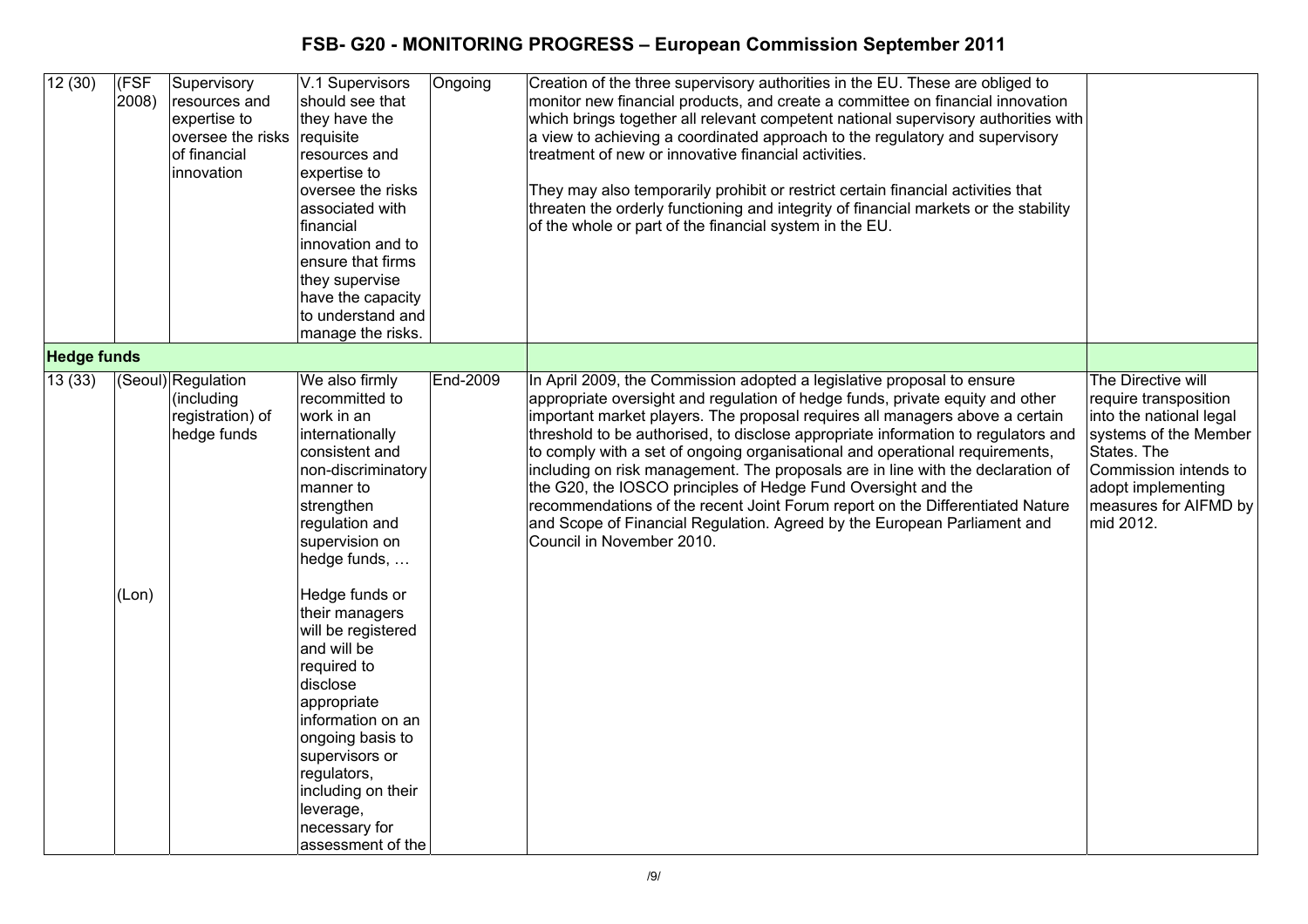|        |       |                                                                                                      | systemic risks<br>they pose<br>individually or<br>collectively.<br>Where<br>appropriate<br>registration should<br>be subject to a<br>minimum size.<br>They will be<br>subject to<br>oversight to<br>ensure that they<br>have adequate<br>risk management.                                                                                                                                                        |          |                                                |  |
|--------|-------|------------------------------------------------------------------------------------------------------|------------------------------------------------------------------------------------------------------------------------------------------------------------------------------------------------------------------------------------------------------------------------------------------------------------------------------------------------------------------------------------------------------------------|----------|------------------------------------------------|--|
| 14(34) | (Lon) | Effective<br>oversight of<br>cross-border<br>funds                                                   | We ask the FSB<br>to develop<br>mechanisms for<br>cooperation and<br>information<br>sharing between<br>relevant<br>authorities in<br>order to ensure<br>effective oversight<br>is maintained<br>when a fund is<br>located in a<br>different<br>jurisdiction from<br>the manager. We<br>will, cooperating<br>through the FSB,<br>develop measures<br>that implement<br>these principles<br>by the end of<br>2009. | End-2009 | See above                                      |  |
| 15(35) | (Lon) | Effective<br>management of<br>counter-party risk that institutions<br>associated with<br>hedge funds | <b>Supervisors</b><br>should require<br>which have hedge<br>funds as their<br>counterparties                                                                                                                                                                                                                                                                                                                     | Ongoing  | The CRD reform - will cover the prime brokers. |  |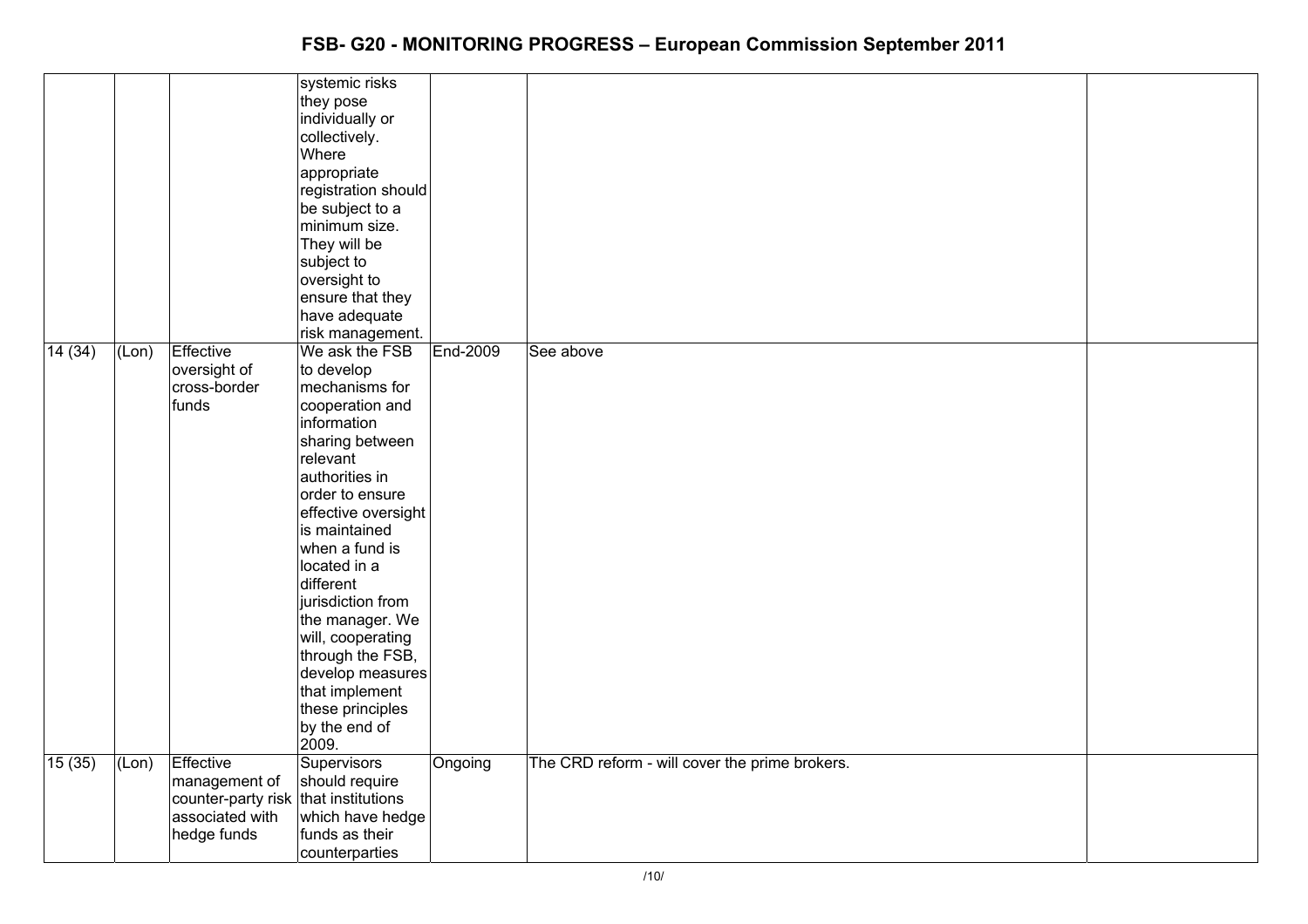|                 |       |                                | have effective risk     |             |     |  |
|-----------------|-------|--------------------------------|-------------------------|-------------|-----|--|
|                 |       |                                | management,             |             |     |  |
|                 |       |                                | including               |             |     |  |
|                 |       |                                |                         |             |     |  |
|                 |       |                                | mechanisms to           |             |     |  |
|                 |       |                                | monitor the funds'      |             |     |  |
|                 |       |                                | leverage and set        |             |     |  |
|                 |       |                                | limits for single       |             |     |  |
|                 |       |                                | counterparty            |             |     |  |
|                 |       |                                |                         |             |     |  |
|                 |       |                                | exposures.              |             |     |  |
| 16(36)          | (FSF  | Guidance on the                | II.17 Supervisors       | Ongoing     | N/A |  |
|                 | 2008) | management of                  | will strengthen         |             |     |  |
|                 |       | exposures to                   | their existing          |             |     |  |
|                 |       | leveraged                      | guidance on the         |             |     |  |
|                 |       |                                |                         |             |     |  |
|                 |       | counterparties                 | management of           |             |     |  |
|                 |       |                                | exposures to            |             |     |  |
|                 |       |                                | leveraged               |             |     |  |
|                 |       |                                | counterparties          |             |     |  |
|                 |       |                                |                         |             |     |  |
| Securitisation  |       |                                |                         |             |     |  |
| $\sqrt{17(50)}$ | (FSB  | Implementation of During 2010, |                         | During 2010 |     |  |
|                 | 2009) | BCBS/IOSCO                     | supervisors and         |             |     |  |
|                 |       | measures for                   | regulators will:        |             |     |  |
|                 |       |                                |                         |             |     |  |
|                 |       | securitisation                 | $\bullet$ implement the |             |     |  |
|                 |       |                                | measures                |             |     |  |
|                 |       |                                | decided by the          |             |     |  |
|                 |       |                                | Basel                   |             |     |  |
|                 |       |                                | Committee to            |             |     |  |
|                 |       |                                | strengthen the          |             |     |  |
|                 |       |                                |                         |             |     |  |
|                 |       |                                | capital                 |             |     |  |
|                 |       |                                | requirement of          |             |     |  |
|                 |       |                                | securitisation          |             |     |  |
|                 |       |                                | and establish           |             |     |  |
|                 |       |                                | clear rules for         |             |     |  |
|                 |       |                                | banks'                  |             |     |  |
|                 |       |                                |                         |             |     |  |
|                 |       |                                | management              |             |     |  |
|                 |       |                                | and disclosure;         |             |     |  |
|                 |       |                                | implement               |             |     |  |
|                 |       |                                | IOSCO's                 |             |     |  |
|                 |       |                                | proposals to            |             |     |  |
|                 |       |                                |                         |             |     |  |
|                 |       |                                | strengthen              |             |     |  |
|                 |       |                                | practices in            |             |     |  |
|                 |       |                                | securitisation          |             |     |  |
|                 |       |                                | markets.                |             |     |  |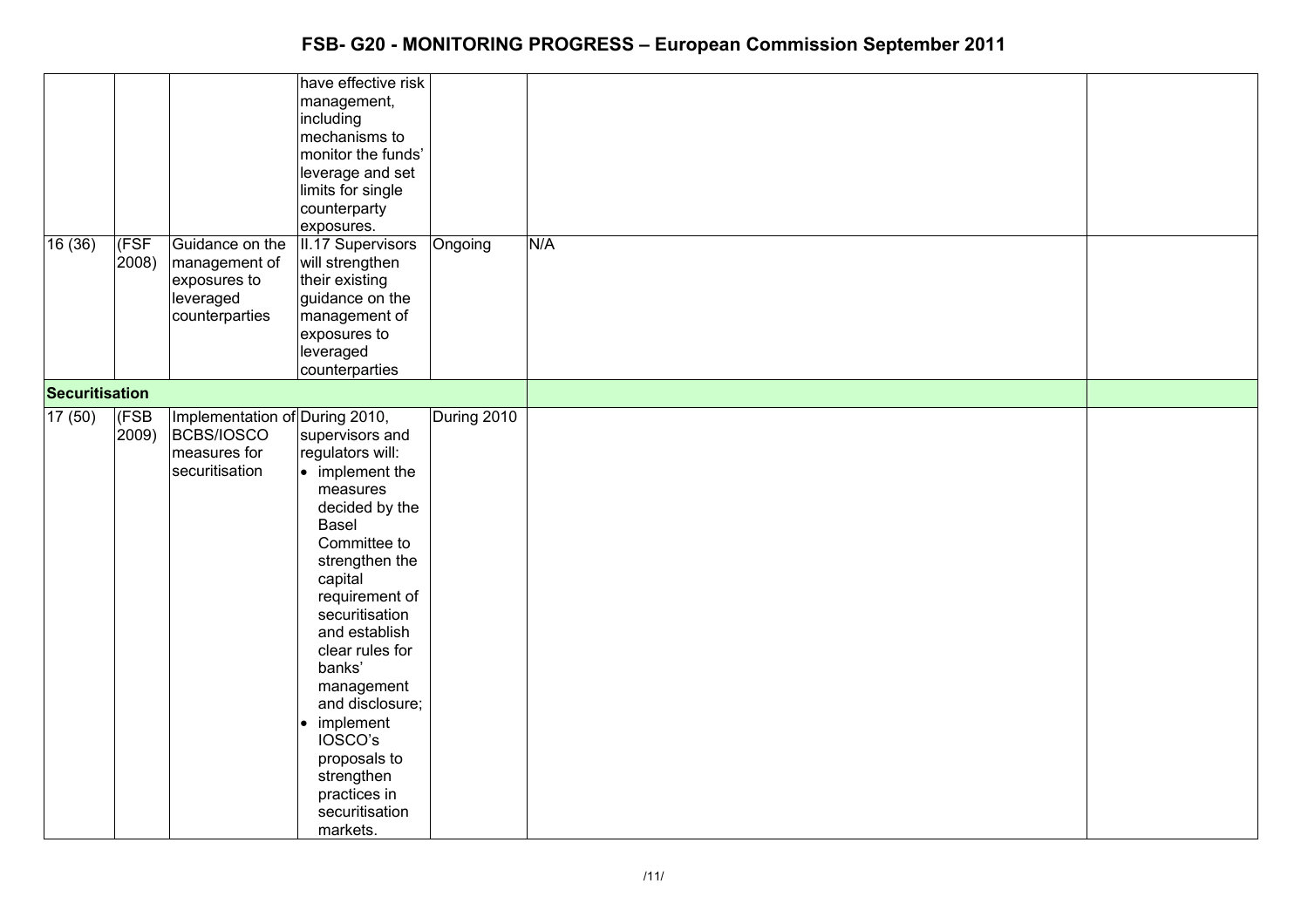| 18 (51,<br>52) | (Lon)         | Improvement in<br>the risk<br>management of<br>securitisation,<br>including<br>retainment of a<br>part of the risk of<br>the underlying<br>assets by<br>securitisation<br>sponsors or<br>originators | The BCBS and<br>authorities should<br>take forward work<br>on improving<br>incentives for risk<br>management of<br>securitisation,<br>including<br>considering due<br>diligence and<br>quantitative<br>retention<br>requirements by<br>2010. | By 2010 | 1. no<br>2. Capital Requirements Directive (CRD 2 and CRD 3), Adopted in 2009 and<br>2010; CRD 2 entered into force in Jan 2010<br>3. AIFM Directive requires the Commission to adopt delegated act specifying<br>requirements (i) that need to be met by the originator, in order for an AIFM to be<br>allowed to invest in such instruments issued after 1 January 2011, including<br>requirements that ensure that the originator, the sponsor or the original lender,<br>retains a net economic interest of not less than 5 per cent; and (ii) qualitative<br>requirements that must be met by AIFM which invest in such instruments. |                                                     |
|----------------|---------------|------------------------------------------------------------------------------------------------------------------------------------------------------------------------------------------------------|----------------------------------------------------------------------------------------------------------------------------------------------------------------------------------------------------------------------------------------------|---------|-------------------------------------------------------------------------------------------------------------------------------------------------------------------------------------------------------------------------------------------------------------------------------------------------------------------------------------------------------------------------------------------------------------------------------------------------------------------------------------------------------------------------------------------------------------------------------------------------------------------------------------------|-----------------------------------------------------|
|                | $ $ (Pitts)   |                                                                                                                                                                                                      | Securitization<br>sponsors or<br>originators should<br>retain a part of the<br>risk of the<br>underlying assets,<br>thus encouraging<br>them to act<br>prudently.                                                                            |         |                                                                                                                                                                                                                                                                                                                                                                                                                                                                                                                                                                                                                                           |                                                     |
| 19(10)         | (FSF<br>2008) | Strengthening of<br>regulatory and<br>for monolines                                                                                                                                                  | II.8 Insurance<br>supervisors<br>capital framework should strengthen<br>the regulatory and<br>capital framework<br>for monoline<br>insurers in relation<br>to structured<br>credit.                                                          | Ongoing |                                                                                                                                                                                                                                                                                                                                                                                                                                                                                                                                                                                                                                           |                                                     |
| 20 (54)        | (FSF<br>2008) | Strengthening of<br>supervisory<br>requirements or<br>best practices fir<br>investment in<br>structured<br>products                                                                                  | II.18 Regulators of Ongoing<br>institutional<br>investors should<br>strengthen the<br>requirements or<br>best practices for<br>firms' processes<br>for investment in<br>structured<br>products.                                              |         | Hedge fund and UCITs: The Alternative Investment Fund Managers Directive<br>(AIFMD) and the Directive on UCITS contain empowerment for the Commission<br>to adopt implementing measures setting out conditions for AIF and UCITS when<br>investing into securitisation instruments, including the retention requirement by<br>the originator and qualitative requirements to be met by the AIFM and UCITS<br>management company. The content will copy relevant provisions from CRD in<br>order to achieve 'cross-sectoral consistency with CRD'.                                                                                         | Implementing<br>measures to be<br>adopted mid 2012. |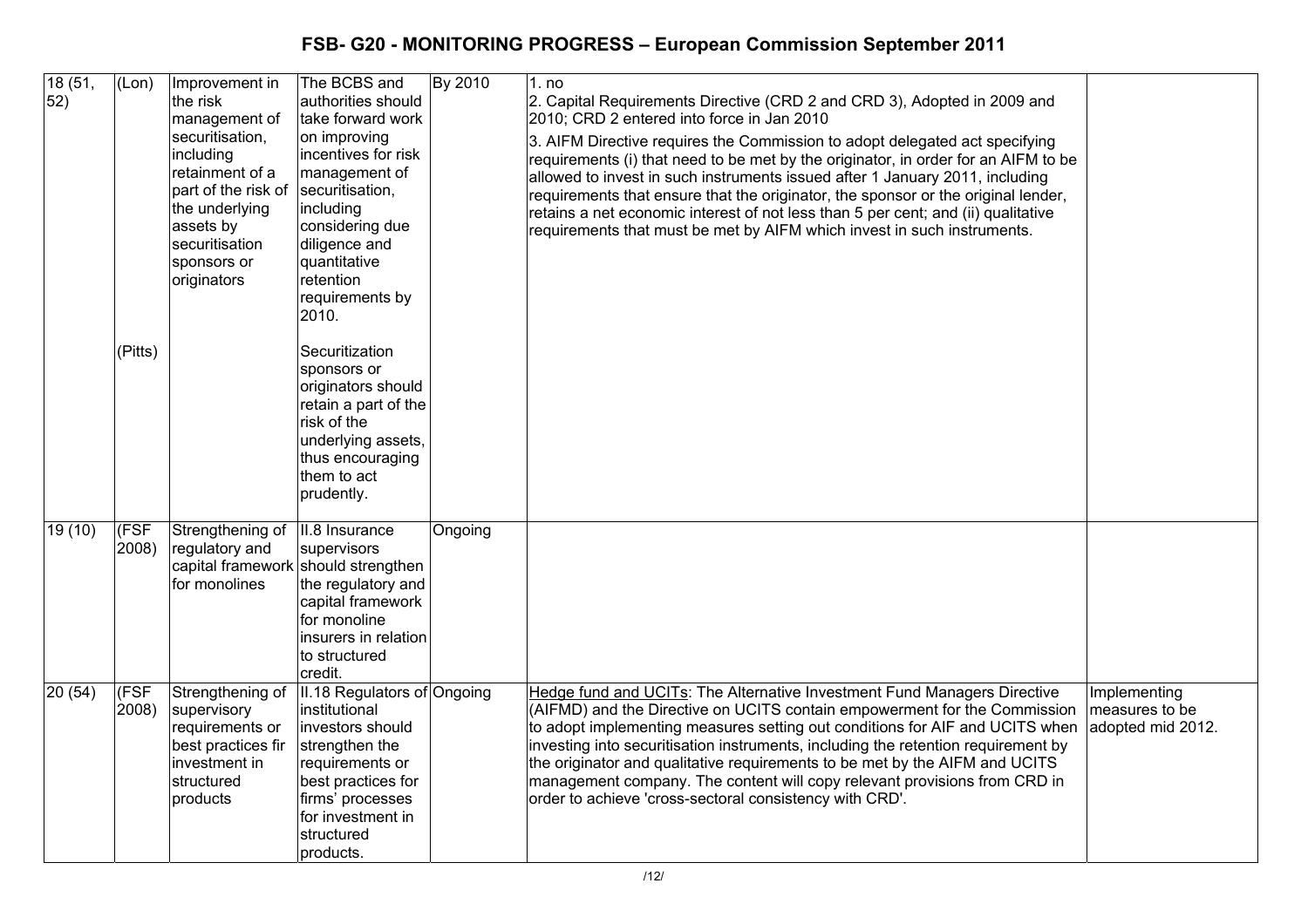| 21(14) | (FSF<br>$ 2008\rangle$ | Enhanced<br>disclosure of<br>securitised<br>products | $\vert$ III.10-III.13<br>Securities market<br>regulators should<br>work with market<br>participants to<br>expand<br>information on<br>securitised<br>products and their<br>underlying assets. | Ongoing |  |
|--------|------------------------|------------------------------------------------------|-----------------------------------------------------------------------------------------------------------------------------------------------------------------------------------------------|---------|--|
|        |                        |                                                      |                                                                                                                                                                                               |         |  |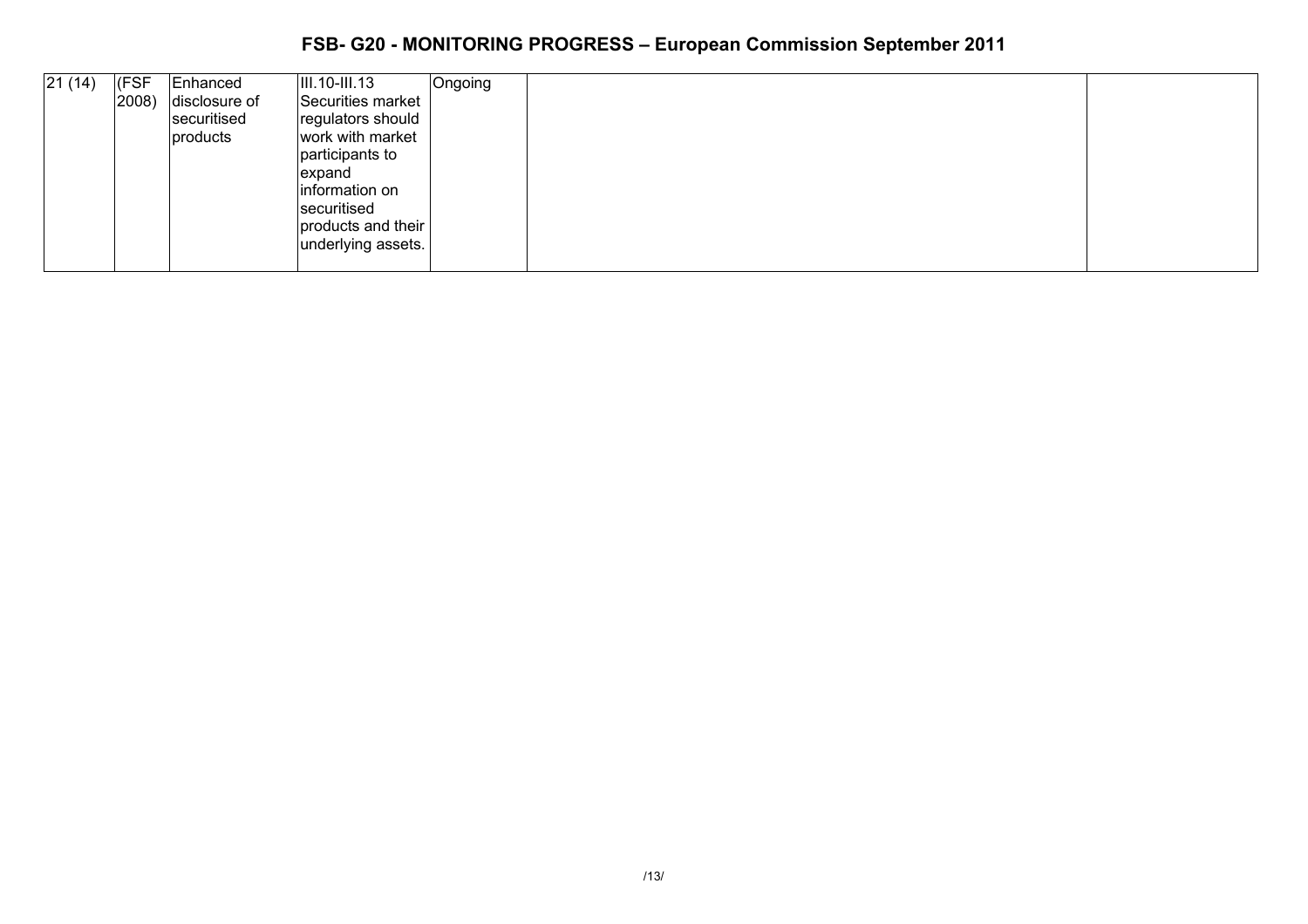|         |         | IV. Improving OTC derivatives markets |                                                            |               |                                                                                             |                            |
|---------|---------|---------------------------------------|------------------------------------------------------------|---------------|---------------------------------------------------------------------------------------------|----------------------------|
| 22 (17, |         | (Seoul) Reforming OTC                 | We endorsed the $\left  \text{By end-2012} \right $ 1) No. |               |                                                                                             | <b>EMIR</b> is being       |
| 18)     |         | derivative                            | FSB's                                                      | at the latest | $ 2)$ Yes.                                                                                  | negotiated with the        |
|         |         | markets,                              | recommendations                                            |               | 3) The consultation for the Review of MiFID was closed on February 2nd 2011,                | Council (Member            |
|         |         | including the                         | for implementing                                           |               | http://ec.europa.eu/internal market/consultations/2010/mifid en.htm                         | States of the European     |
|         |         | standardisation of our previous       |                                                            |               |                                                                                             | Union) and the             |
|         |         | <b>CDS</b> markets                    | commitments in                                             |               | This consultation considers the introduction of a requirement that all clearing             | European Parliament. It    |
|         |         | $(e.g. CCP)$ ; and                    | an internationally                                         |               | eligible and sufficiently liquid derivatives should trade exclusively on regulated          | is expected that the       |
|         |         | trading of all                        | consistent                                                 |               | markets, Multilateral Trading Facilities (MTFs), or organised trading facilities            | proposal for a             |
|         |         | standardized                          | manner,                                                    |               | offering multilateral execution and are fully pre and post trade transparent.               | Regulation will be         |
|         |         | <b>OTC</b> derivatives                | recognizing the                                            |               |                                                                                             | adopted by the             |
|         |         | on exchanges,                         | importance of a                                            |               | Publication of proposal for the Review of MiFID on 20 October 2011These                     | Parliament and the         |
|         |         | clearing and                          | level playing field.                                       |               | proposals will need to be adopted by the European Parliament and Council. <sup>3</sup>      | Council in the             |
|         |         | trade repository                      |                                                            |               | Commission Communication of 3 July on ensuring efficient, safe and sound                    | Autumn of 2011 and         |
|         | (Pitts) | reporting.                            | All standardized                                           |               | derivatives <sup>4</sup> describing the necessary tools to address the risks characterizing | come into force early      |
|         |         |                                       | OTC derivative                                             |               | these markets.                                                                              | 2012. This Regulation      |
|         |         |                                       | contracts should                                           |               |                                                                                             | will be supplemented       |
|         |         |                                       | be traded on                                               |               | Commission Communication of 20 October on future policy actions in the area                 | by more detailed rules.    |
|         |         |                                       | exchanges or                                               |               | of derivatives <sup>5</sup> . These actions include: 1) an harmonized legal framework for   | <b>European Securities</b> |
|         |         |                                       | electronic trading                                         |               | CCPs; 2) mandatory requirement to clear standardised contracts; 3) mandatory                | <b>Market Authority</b>    |
|         |         |                                       | platforms, where                                           |               | supply of initial and variation marigins;4) substantial differentiation of bilaterally      | (ESMA) and European        |
|         |         |                                       | appropriate, and                                           |               | cleared and CCP cleared transactions; 5) possible revision of the operational               | <b>Banking Authority</b>   |
|         |         |                                       | cleared through                                            |               | risks requirements in the CRD to foster standardisation; 6) legislation on trade            | (EBA) will provide         |
|         |         |                                       | central                                                    |               | repositories (TRs); 7) mandatory registration of transactions in trade                      | drafts of these more       |
|         |         |                                       | counterparties by                                          |               | repositories; 8) increased transparency requirements, and 9) extension of scope             | detailed rules called      |
|         |         |                                       | end-2012 at the                                            |               | for the market abuse Directive.                                                             | technical regulatory       |
|         |         |                                       | latest. OTC                                                |               |                                                                                             | standards by June          |
|         |         |                                       | derivative                                                 |               | Commission adoption in September 2010 of a proposal for the Regulation of                   | 2012. All rules should     |
|         |         |                                       | contracts should                                           |               | OTC derivatives, central counterparties and trade repositories (EMIR) <sup>6</sup> . This   | therefore be in place by   |
|         |         |                                       | be reported to                                             |               | proposal would require: 1) stringent standards for CCPs and TRs 2) mandatory                | the end of 2012.           |
|         |         |                                       | trade repositories.                                        |               | clearing and reporting of standardised OTC derivatives 3) risk mitigation                   |                            |
|         |         |                                       | Non-centrally                                              |               | standards for OTC derivatives not cleared centrally.                                        | Negotiation of CRD 4       |
|         |         |                                       | cleared contracts                                          |               |                                                                                             | with the Council and       |
|         |         |                                       | should be subject                                          |               | Commission adoption on 20 July 2011 of a proposal (CRD4) implementing the                   | Parliament to start in     |
|         |         |                                       | to higher capital                                          |               | G20 commitment with regard to counterparty risk arising from derivatives for                | the autumn.                |
|         |         |                                       | requirements.                                              |               | banks and investment firms')                                                                |                            |

<sup>&</sup>lt;sup>3</sup> http://europa.eu/rapid/pressReleasesAction.do?reference=IP/11/1219&format=HTML&aged=0&language=en&guiLanguage=en<br>4 http://ec.europa.eu/internal\_market/consultations/docs/2009/derivatives/derivatives\_consultation.pdf<br>5

http://eurlex.europa.eu/LexUriServ/LexUriServ.do?uri=COM:2009:0563:FIN:EN:PDF 6

<sup>° &</sup>lt;u>http://eurlexeuropa.eu/LexUriServ/LexUriServ.do?uri=COM:2010:0484:FIN:EN:PDF</u><br><sup>7</sup> <u>http://ec.europa.eu/internal\_market/bank/docs/regcapital/CRD4\_reform/20110720\_regulation\_proposal\_part2\_en.pdf</u>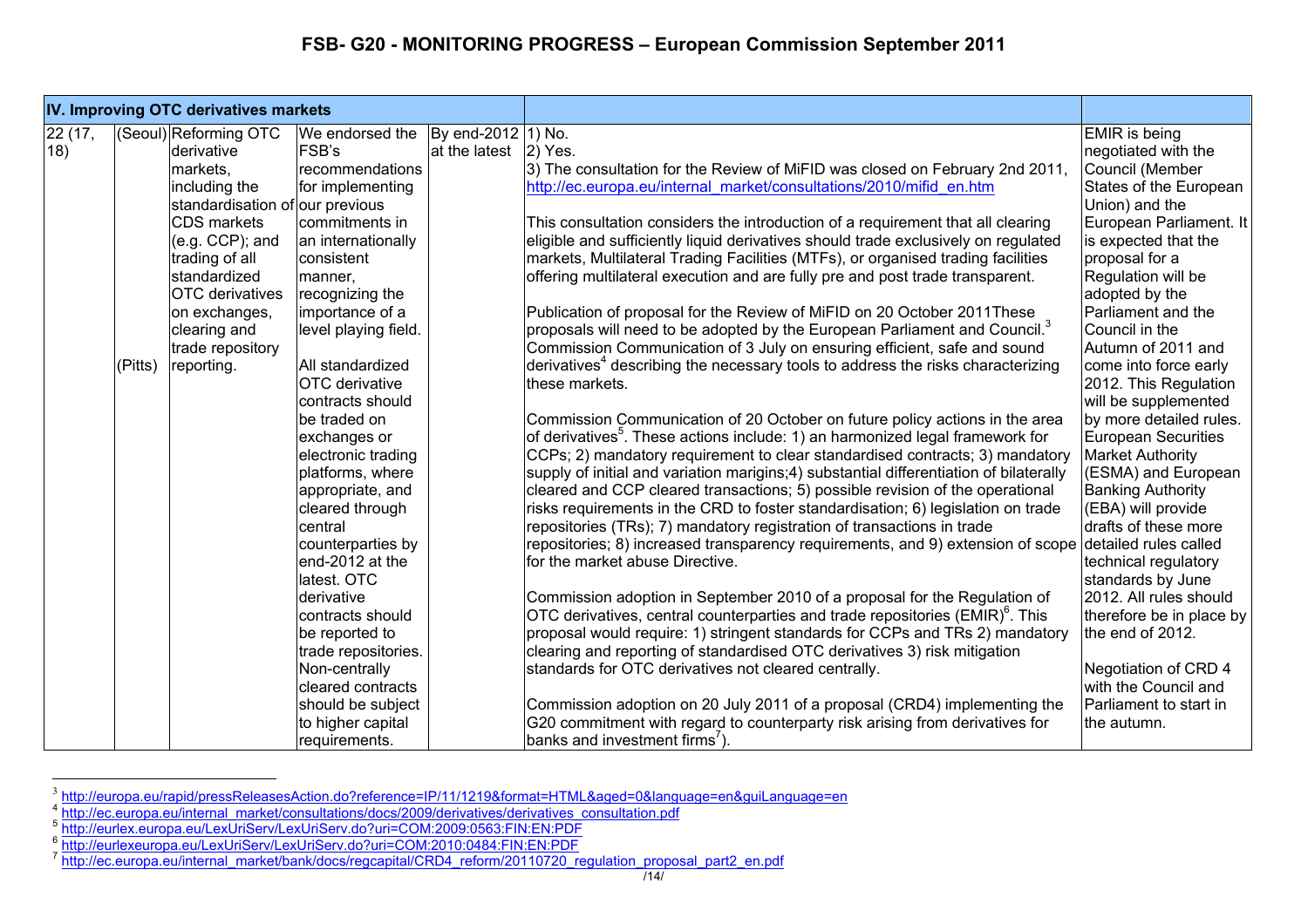|         | (Lon) |                                                                                          | We will promote<br><b>the</b><br>standardization<br>and resilience of<br>credit derivatives<br>markets, in<br>particular through<br>the establishment<br>of central clearing<br>counterparties<br>subject to<br>effective<br>regulation and<br>supervision. We<br>call on the<br>industry to<br>develop an action<br>plan on<br>standardisation by<br>autumn 2009. |         |                                                                                                                                                                                                                                                                                                                                                                                                                                                                                                                                                                                                                                                                                                                                                                                                                                          | MiFID review to cover<br>trading on organised<br>trading venues,<br>enhanced trade and<br>price transparency,<br>verify exemptions for<br>commodity firms,<br>introduce the possibility<br>to set position limits<br>(proposal of the<br>Commission scheduled<br>for November).<br><b>Extension of Market</b><br>Abuse Directive to OTC<br>derivatives (proposal of<br>the Commission<br>scheduled for Autumn<br>$2011$ ). |
|---------|-------|------------------------------------------------------------------------------------------|--------------------------------------------------------------------------------------------------------------------------------------------------------------------------------------------------------------------------------------------------------------------------------------------------------------------------------------------------------------------|---------|------------------------------------------------------------------------------------------------------------------------------------------------------------------------------------------------------------------------------------------------------------------------------------------------------------------------------------------------------------------------------------------------------------------------------------------------------------------------------------------------------------------------------------------------------------------------------------------------------------------------------------------------------------------------------------------------------------------------------------------------------------------------------------------------------------------------------------------|----------------------------------------------------------------------------------------------------------------------------------------------------------------------------------------------------------------------------------------------------------------------------------------------------------------------------------------------------------------------------------------------------------------------------|
|         |       |                                                                                          | V. Developing macro-prudential frameworks and tools                                                                                                                                                                                                                                                                                                                |         |                                                                                                                                                                                                                                                                                                                                                                                                                                                                                                                                                                                                                                                                                                                                                                                                                                          |                                                                                                                                                                                                                                                                                                                                                                                                                            |
| 23 (25) | (Lon) | Amendment of<br>regulatory<br>systems to take<br>account of<br>macro-prudential<br>risks | Amend our<br>regulatory<br>systems to ensure<br>authorities are<br>able to identify<br>and take account<br>of macro-<br>prudential risks<br>across the<br>financial system<br>including in the<br>case of regulated<br>banks, shadow<br>banks and private<br>pools of capital to<br>limit the build up<br>of systemic risk.                                        | Ongoing | 1. no<br>2. Following the conclusion of the legislative process in autumn 2010, the<br>European Systemic Risk Board became operational as of 1 January 2011.<br>In April 2009, the Commission adopted a proposal for a comprehensive<br>legislative instrument establishing regulatory and supervisory standards for<br>hedge funds, private equity and other systemically important market players.<br>The identification and mitigation of macroprudential risks arising from this sector<br>is at the core of this proposal. The proposal is in line with the declaration of the<br>G20, the IOSCO principles of Hedge Fund Oversight and the recommendations<br>of the recent Joint Forum report on the Differentiated Nature and Scope of<br>Financial Regulation. (Agreed by European Parliament and Council in<br>November 2010). | Directive now requires<br>transposition into the<br>national legal systems<br>of the Member States<br>before entering into<br>force.<br>Key challenge is<br>alignment of<br>implementation<br>amongst the G20,<br>global implementation<br>is crucial. The<br>Commission intends to<br>adopt implementing<br>measures for AIFMD<br>are mid 2012.                                                                           |
| 24(26)  | (Lon) | Powers for<br>gathering<br>relevant<br>information by                                    | Ensure that<br>national<br>regulators<br>possess the                                                                                                                                                                                                                                                                                                               | Ongoing | The Commission is looking into the consistency of supervisory powers and<br>possible equivalence. The AIFM Directive will provide such a system for AIFM in<br>the EU.                                                                                                                                                                                                                                                                                                                                                                                                                                                                                                                                                                                                                                                                   |                                                                                                                                                                                                                                                                                                                                                                                                                            |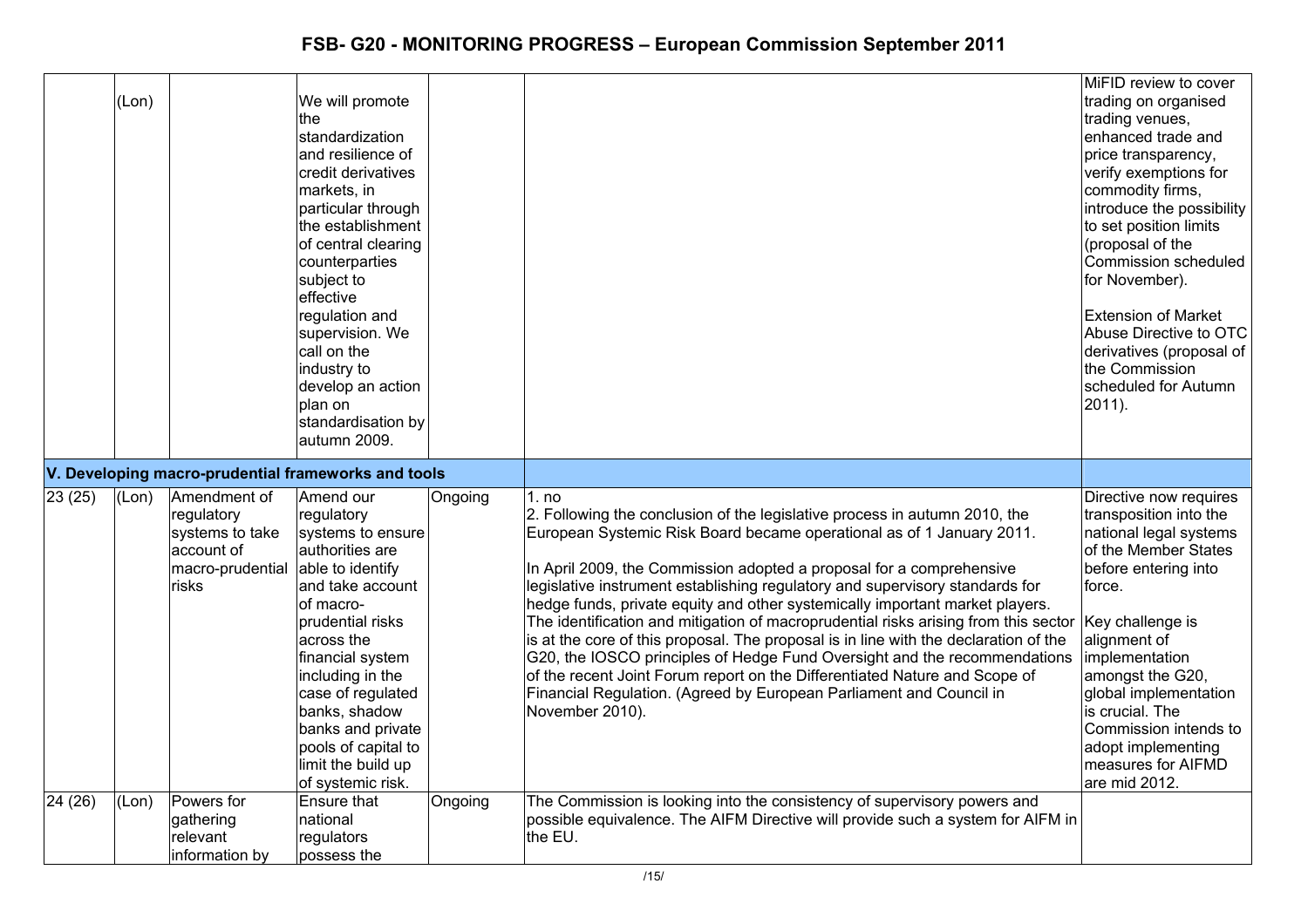|        |       | national         | powers for           |          |                                                                         |  |
|--------|-------|------------------|----------------------|----------|-------------------------------------------------------------------------|--|
|        |       | regulators       | gathering relevant   |          |                                                                         |  |
|        |       |                  | information on all   |          |                                                                         |  |
|        |       |                  | material financial   |          |                                                                         |  |
|        |       |                  | institutions,        |          |                                                                         |  |
|        |       |                  | markets and          |          |                                                                         |  |
|        |       |                  | instruments in       |          |                                                                         |  |
|        |       |                  | order to assess      |          |                                                                         |  |
|        |       |                  | the potential for    |          |                                                                         |  |
|        |       |                  | failure or severe    |          |                                                                         |  |
|        |       |                  | stress to            |          |                                                                         |  |
|        |       |                  | contribute to        |          |                                                                         |  |
|        |       |                  | systemic risk. This  |          |                                                                         |  |
|        |       |                  | will be done in      |          |                                                                         |  |
|        |       |                  |                      |          |                                                                         |  |
|        |       |                  | close coordination   |          |                                                                         |  |
|        |       |                  | at international     |          |                                                                         |  |
|        |       |                  | level in order to    |          |                                                                         |  |
|        |       |                  | achieve as much      |          |                                                                         |  |
|        |       |                  | consistency as       |          |                                                                         |  |
|        |       |                  | possible across      |          |                                                                         |  |
|        |       |                  | jurisdictions.       |          |                                                                         |  |
| 25(28) | (FSF) | Use of macro-    | 3.1 Authorities      | End-2009 | 1. no                                                                   |  |
|        | 2009  | prudential tools | should use           |          | and ongoing $ 2$ . not yet – under consideration                        |  |
|        |       |                  | quantitative         |          |                                                                         |  |
|        |       |                  | indicators and/or    |          | AIFM Directive will empower authorities to limit leverage in situations |  |
|        |       |                  | constraints on       |          | threatening the stability of financial markets.                         |  |
|        |       |                  | leverage and         |          |                                                                         |  |
|        |       |                  | margins as           |          |                                                                         |  |
|        |       |                  | macro-prudential     |          |                                                                         |  |
|        |       |                  | tools for            |          |                                                                         |  |
|        |       |                  | supervisory          |          |                                                                         |  |
|        |       |                  | purposes.            |          |                                                                         |  |
|        |       |                  | Authorities should   |          |                                                                         |  |
|        |       |                  | use quantitative     |          |                                                                         |  |
|        |       |                  | indicators of        |          |                                                                         |  |
|        |       |                  | leverage as          |          |                                                                         |  |
|        |       |                  | guides for policy,   |          |                                                                         |  |
|        |       |                  | both at the          |          |                                                                         |  |
|        |       |                  | institution-specific |          |                                                                         |  |
|        |       |                  | and at the macro-    |          |                                                                         |  |
|        |       |                  | prudential           |          |                                                                         |  |
|        |       |                  | (system-wide)        |          |                                                                         |  |
|        |       |                  | level Authorities    |          |                                                                         |  |
|        |       |                  | should review        |          |                                                                         |  |
|        |       |                  |                      |          |                                                                         |  |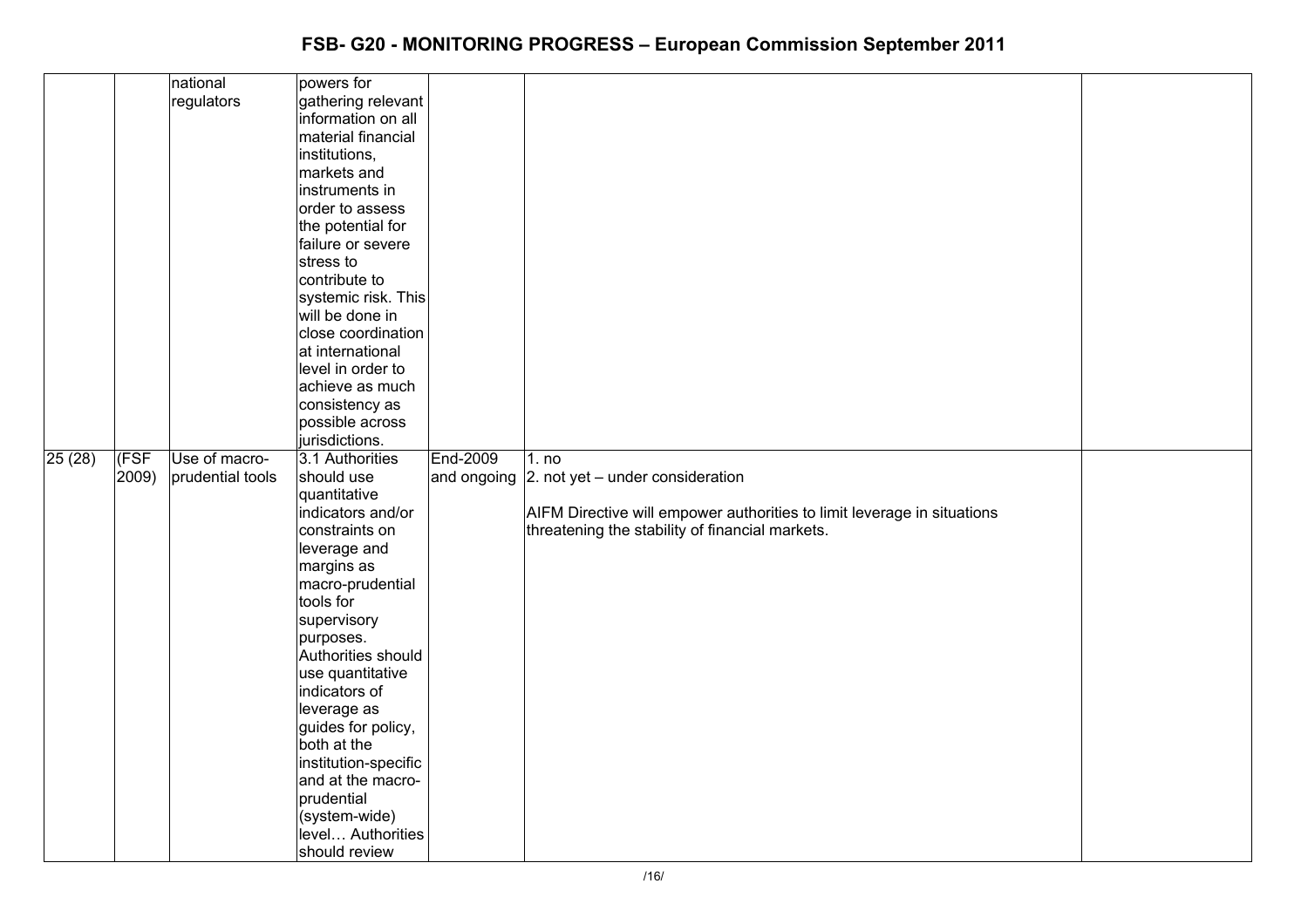| 26(29) |                | (WAP) Monitoring of<br>asset price                                            | enforcing<br>minimum initial<br>margins and<br>haircuts for OTC<br>derivatives and<br>securities<br>financing<br>transactions.<br>Authorities should<br>monitor                                                                                                               | Ongoing | European Systemic Risk Board has been tasked with this.                                                                                         |  |
|--------|----------------|-------------------------------------------------------------------------------|-------------------------------------------------------------------------------------------------------------------------------------------------------------------------------------------------------------------------------------------------------------------------------|---------|-------------------------------------------------------------------------------------------------------------------------------------------------|--|
|        |                | changes                                                                       | substantial<br>changes in asset<br>prices and their<br>implications for<br>the macro<br>economy and the<br>financial system.                                                                                                                                                  |         |                                                                                                                                                 |  |
| 27(32) | (FSF)<br>2008) | Improved<br>cooperation<br>between<br>supervisors and<br>central banks        | V.8 Supervisors<br>and central banks<br>should improve<br>cooperation and<br>the exchange of<br>information<br>including in the<br>assessment of<br>financial stability<br>risks. The<br>exchange of<br>information should<br>be rapid during<br>periods of market<br>strain. | Ongoing | 1. no<br>2. possible under Capital Requirements Directive and Financial Conglomerates<br>Directive (2002) and Insurance Groups Directive (1998) |  |
|        |                | <b>VI. Strengthening accounting standards</b>                                 |                                                                                                                                                                                                                                                                               |         |                                                                                                                                                 |  |
| 28(11) |                | (WAP) Consistent<br>application of<br>high-quality<br>accounting<br>standards | Regulators,<br>supervisors, and<br>accounting<br>standard setters,<br>as appropriate,<br>should work with<br>each other and<br>the private sector<br>on an ongoing<br>basis to ensure                                                                                         | Ongoing | N/A                                                                                                                                             |  |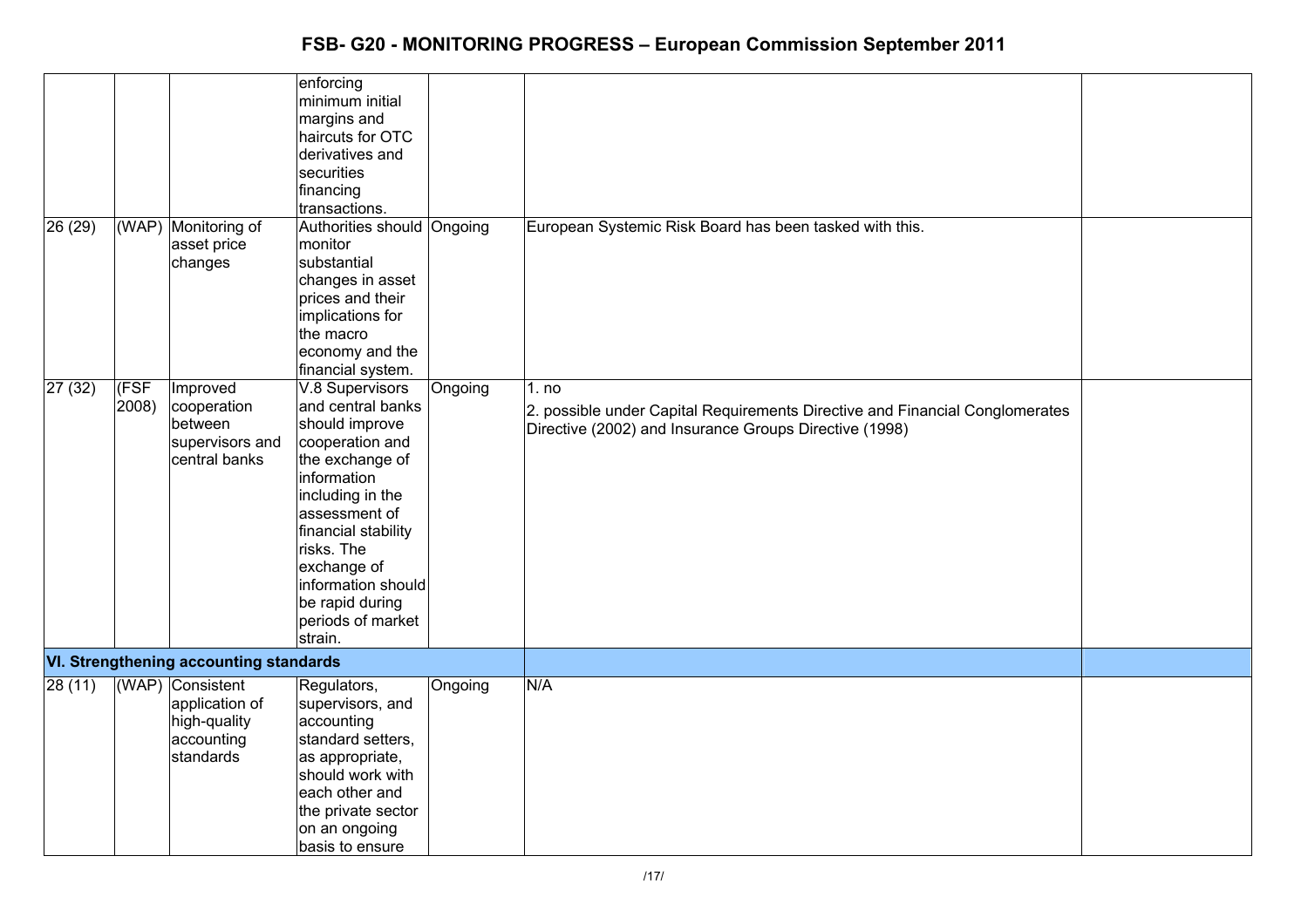|        |       |                                 | consistent             |          |                                                                                                                                                               |                        |
|--------|-------|---------------------------------|------------------------|----------|---------------------------------------------------------------------------------------------------------------------------------------------------------------|------------------------|
|        |       |                                 | application and        |          |                                                                                                                                                               |                        |
|        |       |                                 | enforcement of         |          |                                                                                                                                                               |                        |
|        |       |                                 | high-quality           |          |                                                                                                                                                               |                        |
|        |       |                                 |                        |          |                                                                                                                                                               |                        |
|        |       |                                 | accounting             |          |                                                                                                                                                               |                        |
|        |       |                                 | standards.             |          |                                                                                                                                                               |                        |
|        |       | 29 (New) (Seoul) Convergence of | We re-                 | End-2011 |                                                                                                                                                               |                        |
|        |       | accounting                      | emphasized the         |          |                                                                                                                                                               |                        |
|        |       | standards                       | importance we          |          |                                                                                                                                                               |                        |
|        |       |                                 | place on               |          |                                                                                                                                                               |                        |
|        |       |                                 | achieving a single     |          |                                                                                                                                                               |                        |
|        |       |                                 | set of improved        |          |                                                                                                                                                               |                        |
|        |       |                                 | high quality global    |          |                                                                                                                                                               |                        |
|        |       |                                 | accounting             |          |                                                                                                                                                               |                        |
|        |       |                                 | standards and          |          |                                                                                                                                                               |                        |
|        |       |                                 | called on the          |          |                                                                                                                                                               |                        |
|        |       |                                 | International          |          |                                                                                                                                                               |                        |
|        |       |                                 | Accounting             |          |                                                                                                                                                               |                        |
|        |       |                                 | Standards Board        |          |                                                                                                                                                               |                        |
|        |       |                                 | and the Financial      |          |                                                                                                                                                               |                        |
|        |       |                                 | Accounting             |          |                                                                                                                                                               |                        |
|        |       |                                 | <b>Standards Board</b> |          |                                                                                                                                                               |                        |
|        |       |                                 | to complete their      |          |                                                                                                                                                               |                        |
|        |       |                                 | convergence            |          |                                                                                                                                                               |                        |
|        |       |                                 | project.               |          |                                                                                                                                                               |                        |
| 30(12) | (FSF  | The use of                      | 3.4 Accounting         | End-2009 | Completion of new IFRS accounting standards and interpretations: On 31st                                                                                      | Final IFRS standard on |
|        |       | valuation                       | standard setters       |          |                                                                                                                                                               | fair value measurement |
|        | 2009) | reserves or                     |                        |          | October 2008, the IASB issued guidance on fair value measurement in illiquid<br>market. On 9 April 2009, US FASB issued final staff Positions (FSPs) intended |                        |
|        |       |                                 | and prudential         |          |                                                                                                                                                               | was published in May   |
|        |       | adjustments by                  | supervisors            |          | to provide additional application guidance and enhance disclosure regarding fair                                                                              | 2011.                  |
|        |       | accounting                      | should examine         |          | value measurement. The IASB assessed the US guidance in its meeting on 22                                                                                     |                        |
|        |       | standard setters                | the use of             |          | April 2009 and confirmed that the two sets of guidance are consistent with each                                                                               |                        |
|        |       | and supervisors                 | valuation reserves     |          | other. On 28 May 2009, IASB issued an Exposure Draft on fair value                                                                                            |                        |
|        |       |                                 | or adjustments for     |          | measurement (public comment concluded in September 2009). Further work                                                                                        |                        |
|        |       |                                 | fair valued            |          | underway by the IASB and also in collaboration with US FASB.                                                                                                  |                        |
|        |       |                                 | financial              |          |                                                                                                                                                               |                        |
|        |       |                                 | instruments when       |          |                                                                                                                                                               |                        |
|        |       |                                 | data or modelling      |          |                                                                                                                                                               |                        |
|        |       |                                 | needed to support      |          |                                                                                                                                                               |                        |
|        |       |                                 | their valuation is     |          |                                                                                                                                                               |                        |
|        |       |                                 | weak.                  |          |                                                                                                                                                               |                        |
| 31(13) | (FSF  | Dampening of                    | 3.5 Accounting         | End-2009 | The IASB's project to revise accounting standard for financial instruments (IAS                                                                               | Second phase           |
|        | 2009) | dynamics                        | standard setters       |          | 39) was divided in 3 phases:                                                                                                                                  | (impairment            |
|        |       | associated with                 | and prudential         |          |                                                                                                                                                               | methodology): Project  |
|        |       | FVA.                            | supervisors            |          | First phase (classification and measurement): IASB issued the standard relating completion (final                                                             |                        |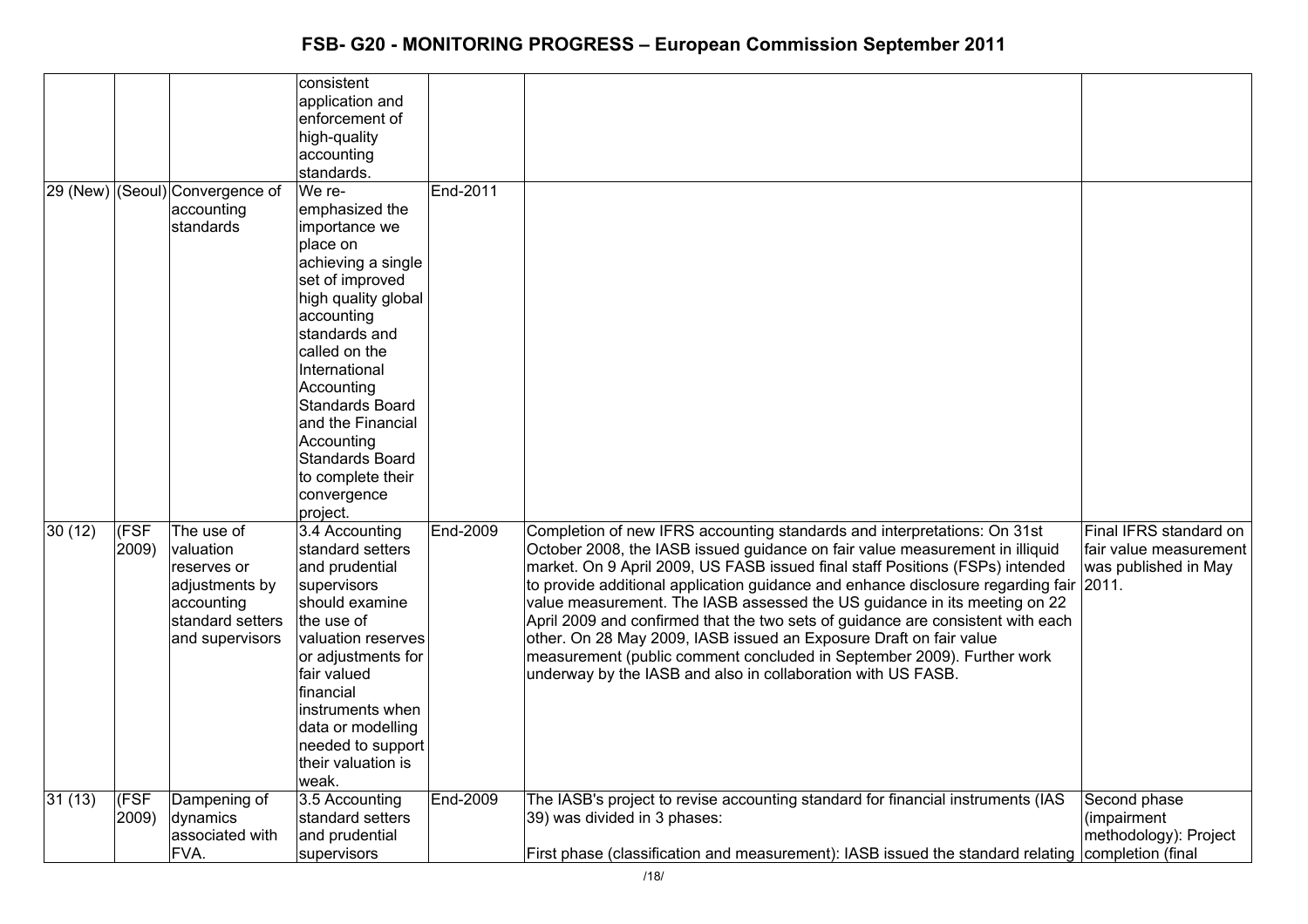|                       |       |                  | should examine                                                | to financial assets in November 2009 and the new rules relating to financial        | standard) envisaged for |
|-----------------------|-------|------------------|---------------------------------------------------------------|-------------------------------------------------------------------------------------|-------------------------|
|                       |       |                  | possible changes                                              | liabilities in October 2010. The standard retains a mixed-measurement model,        | 2012.                   |
|                       |       |                  | to relevant                                                   | under which financial instruments will be measured either at fair value or at       |                         |
|                       |       |                  | standards to                                                  | amortized cost, depending on the business model of the reporting entity and on      | Third phase (hedge      |
|                       |       |                  | dampen adverse                                                | the characteristics of the financial instruments. Reclassification will be required | accounting):            |
|                       |       |                  | dynamics                                                      | when the business model changes. The new rules applicable to financial              | Project completion      |
|                       |       |                  | potentially                                                   | liabilities address the own-credit risk issues.                                     | (final ballot standard) |
|                       |       |                  | associated with                                               |                                                                                     | envisaged for Q4 2011   |
|                       |       |                  | fair value                                                    | Second phase (impairment methodology): IASB published a proposal -                  | for the general         |
|                       |       |                  | accounting.                                                   | Exposure Draft- in November 2009. The consultation period concluded in June         | principles and          |
|                       |       |                  | Possible ways to                                              | 2010. In parallel, IASB and the US FASB set up an Expert Advisory Panel to          | Exposure Draft on       |
|                       |       |                  | reduce this                                                   | work on operational/implementation issues. The IASB issued on 31 January            | portfolio hedge         |
|                       |       |                  | potential impact                                              | 2011 a supplement to the Exposure Draft for comments until 1 April, in order to     | accounting expected     |
|                       |       |                  | include the                                                   | address the concerns raised by the initial exposure Draft                           | for Q4 2011 or early    |
|                       |       |                  | following: (1)                                                |                                                                                     | 2012.                   |
|                       |       |                  | Enhancing the                                                 | Third phase (hedge accounting): The third phase is split in two parts. The ED       |                         |
|                       |       |                  | accounting model                                              | relating to general hedge accounting principles was published on 9 December         |                         |
|                       |       |                  | so that the use of                                            | 2010 for comments until 9 March 2011. The US FASB issued in May 2010 a              |                         |
|                       |       |                  | fair value                                                    | proposal addressing measurement, classification, and impairment of financial        |                         |
|                       |       |                  | accounting is                                                 | instruments, as well as hedge accounting. The FASB and the IASB hold joint          |                         |
|                       |       |                  | carefully                                                     | meetings to discuss their proposed models.                                          |                         |
|                       |       |                  | examined for                                                  |                                                                                     |                         |
|                       |       |                  | financial                                                     |                                                                                     |                         |
|                       |       |                  | instruments of                                                |                                                                                     |                         |
|                       |       |                  | credit                                                        |                                                                                     |                         |
|                       |       |                  | intermediaries; (ii)                                          |                                                                                     |                         |
|                       |       |                  | <b>Transfers</b>                                              |                                                                                     |                         |
|                       |       |                  | between financial                                             |                                                                                     |                         |
|                       |       |                  | asset categories;                                             |                                                                                     |                         |
|                       |       |                  | (iii) Simplifying                                             |                                                                                     |                         |
|                       |       |                  | hedge accounting                                              |                                                                                     |                         |
|                       |       |                  | requirements.                                                 |                                                                                     |                         |
|                       |       |                  | VII. Strengthening adherence to international supervisory and |                                                                                     |                         |
| regulatory standards. |       |                  |                                                               |                                                                                     |                         |
| 32(21,                | (Lon) | Adherence to     | We are committed Ongoing                                      | 1. no                                                                               |                         |
| 22, 23)               |       | international    | to strengthened                                               | 2. EC supports and actively participates in the Standing Committee of Standard      |                         |
|                       |       | prudential       | adherence to                                                  | Implementation to promote and further develop this policy strand. EC ensures        |                         |
|                       |       | regulatory and   | international                                                 | that the EU regulatory financial framework is coherent with international           |                         |
|                       |       | supervisory      | prudential                                                    | regulatory standards and follows this up by monitoring its implementation.          |                         |
|                       |       | standards, as    | regulatory and                                                |                                                                                     |                         |
|                       |       | well as agreeing | supervisory                                                   | All EU Member States have been subject to an FSAP assessment.                       |                         |
|                       |       | to undergo       | standards.                                                    |                                                                                     |                         |
|                       |       | <b>FSAP/FSB</b>  |                                                               | September 2009 European Council endorsed common EU language to prepare              |                         |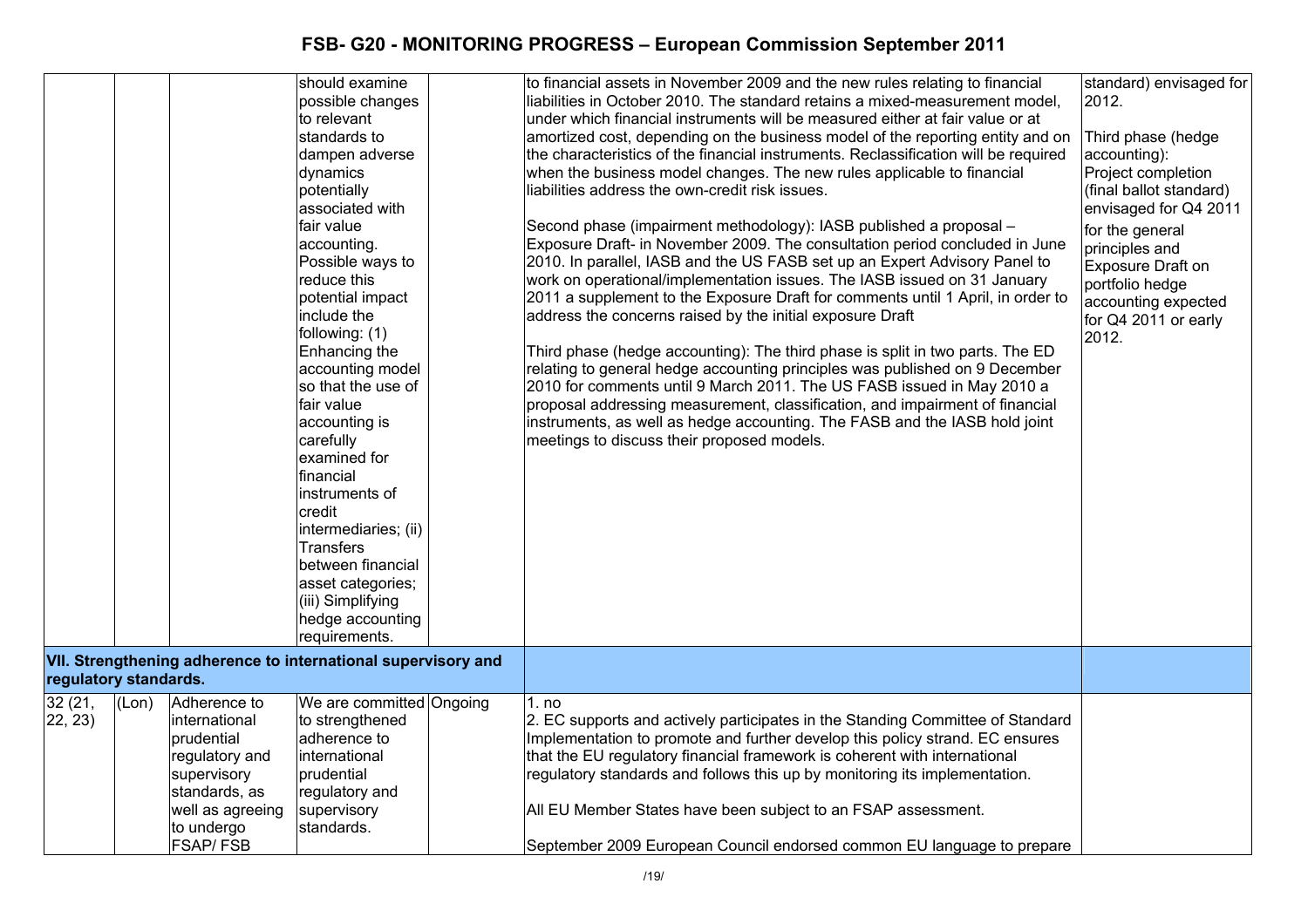|        | (WAP)   | periodic peer<br>reviews<br>(Note) Please try<br>to prioritise any<br>major initiatives<br>conducted<br>specifically in<br>your jurisdiction. | <b>FSB</b> members<br>commit to pursue<br>the maintenance<br>of financial<br>stability, enhance<br>the openness and<br>transparency of<br>the financial<br>sector, implement<br>international<br>financial<br>standards, and<br>agree to undergo<br>periodic peer<br>reviews, using<br>among other<br>evidence IMF /<br>World Bank FSAP<br>reports.<br>All G20 members<br>commit to<br>undertake a<br><b>Financial Sector</b><br>Assessment<br>Program (FSAP)<br>report and support<br>the transparent<br>assessment of<br>countries' national<br>regulatory<br>systems. |          | the G20 summit. Leaders ask that the approach to non-cooperative jurisdictions<br>agreed at the London Summit must be fully implemented. The G-20 should<br>agree on a programme of peer review (as has already been agreed in the field<br>of tax transparency), capacity building and countermeasures for jurisdictions<br>that have not effectively implemented standards. |                                                                                                         |
|--------|---------|-----------------------------------------------------------------------------------------------------------------------------------------------|--------------------------------------------------------------------------------------------------------------------------------------------------------------------------------------------------------------------------------------------------------------------------------------------------------------------------------------------------------------------------------------------------------------------------------------------------------------------------------------------------------------------------------------------------------------------------|----------|-------------------------------------------------------------------------------------------------------------------------------------------------------------------------------------------------------------------------------------------------------------------------------------------------------------------------------------------------------------------------------|---------------------------------------------------------------------------------------------------------|
|        |         |                                                                                                                                               | Reforming compensation practices to support financial stability                                                                                                                                                                                                                                                                                                                                                                                                                                                                                                          |          |                                                                                                                                                                                                                                                                                                                                                                               |                                                                                                         |
| 33(15) | (Pitts) | Implementation                                                                                                                                | We fully endorse                                                                                                                                                                                                                                                                                                                                                                                                                                                                                                                                                         | End-2010 | 1. CRDIII strictly implements the FSB principles and implementing standards                                                                                                                                                                                                                                                                                                   | In line with the 30th                                                                                   |
|        |         | of FSB/FSF<br>compensation<br>principles                                                                                                      | the<br>implementation<br>standards of the<br>FSB aimed at<br>aligning                                                                                                                                                                                                                                                                                                                                                                                                                                                                                                    |          | and puts in place clear ratios and rules on the structure of remuneration for risk-<br>taking staff regarding, in particular, deferral period and cash to equity ratio.<br>There are also specific and precise rules on disclosure of remuneration policies<br>which were in particular introduced by the CRD IV proposal in July 2011.                                       | April 2010 Commission<br>Communication, the<br>Commission is<br>also currently working<br>on additional |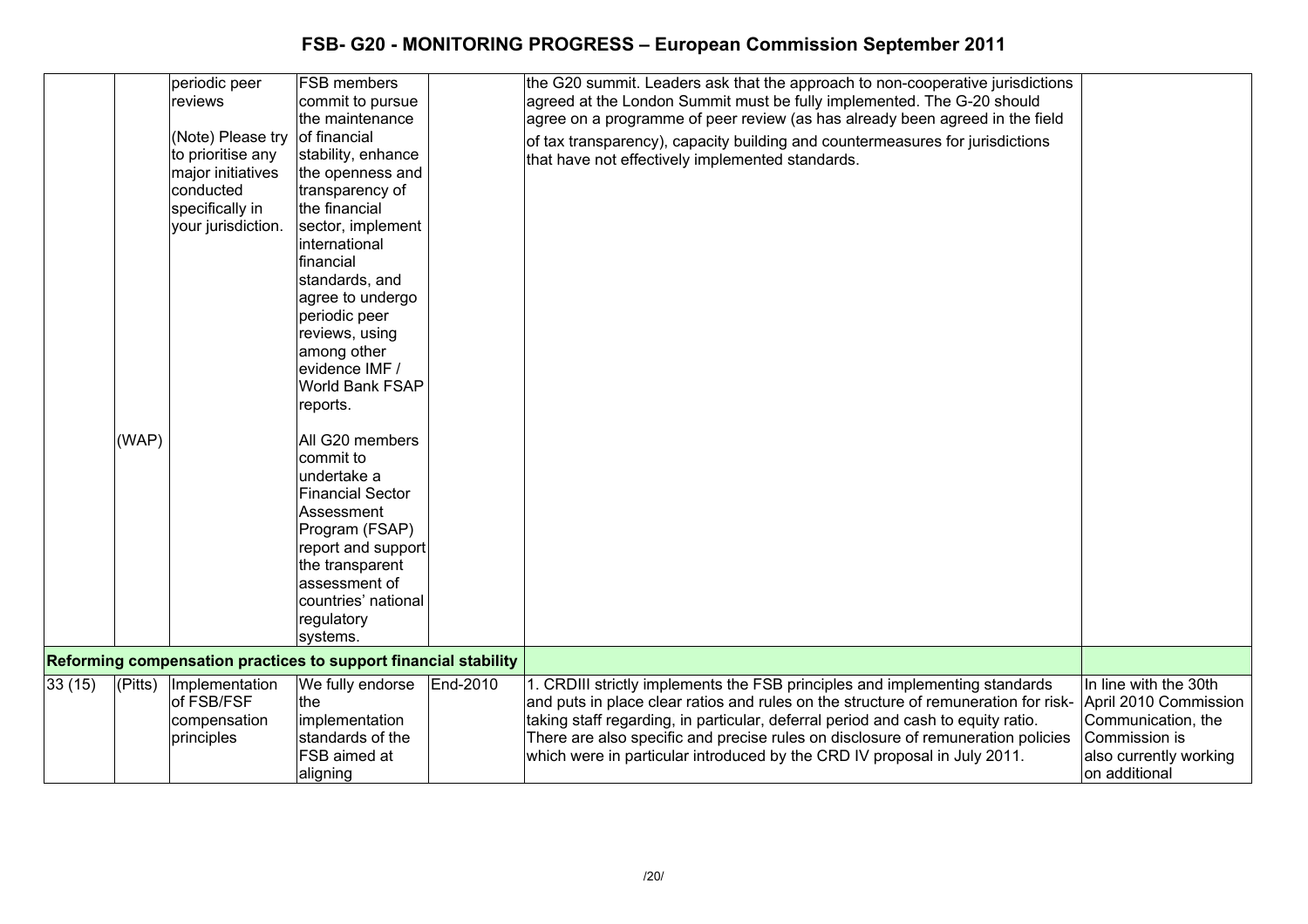|  | compensation        | 2. The Commission did:<br>legislative measures on                                                            |
|--|---------------------|--------------------------------------------------------------------------------------------------------------|
|  | with long-term      | strengthen its 2004 Recommendation on remuneration of directors (April remuneration                          |
|  | value creation, not | $2009)^8$<br>in non-banking financial                                                                        |
|  | excessive risk-     | bring forward a new Recommendation on remuneration in the financial<br>services (Insurance                   |
|  | taking.             | services sector (April 2009) <sup>9</sup><br>sector and                                                      |
|  | Supervisors         | publish a report on the implementation by Member States of the new<br>Undertakings for                       |
|  | should have the     | Recommendation on remuneration in financial services (June 2010) <sup>10</sup><br>Collective Investment in   |
|  | responsibility to   | adopt CRD IV proposal <sup>11</sup> which introduces new transparency rule on the<br>Transferable            |
|  | review firms'       | Securities-UCITS)<br>number of individuals earning at least 1 million euro per year.                         |
|  | compensation        | (Expected time of                                                                                            |
|  | policies and        | [3. The European Parliament and the Council adopted on 24 Nov 2010 CRD III <sup>12</sup><br>delivery for non |
|  | structures with     | requiring banks and investment firms to have sound remuneration policies that<br>banking sectors: in the     |
|  | institutional and   | do not encourage or reward excessive risk-taking. The amendment brings<br>course of 2011-2012)               |
|  | systemic risk in    | remuneration policies within the scope of the supervisory review so that<br>Key challenge is                 |
|  | mind and, if        | supervisors are able to require the credit institution to take measures to rectify<br>alignment of           |
|  | necessary to        | any problems that they might identify, including capital add-on. The new rules<br>implementation             |
|  | offset additional   | entered into force on 1 January 2011. The Commission is in process of<br>amongst the G20,                    |
|  | risks, apply        | reviewing the implementation of CRD III by Member States.<br>global implementation                           |
|  | corrective          | is crucial.                                                                                                  |
|  | measures, such      | $AIFM$ directive adopted in June 2011 <sup>13</sup> requires remuneration policies, which are                |
|  | as higher capital   | mirroring the CRD III rules.                                                                                 |
|  | requirements, to    |                                                                                                              |
|  | those firms that    |                                                                                                              |
|  | fail to implement   |                                                                                                              |
|  | sound               |                                                                                                              |
|  | compensation        |                                                                                                              |
|  | policies and        |                                                                                                              |
|  | practices.          |                                                                                                              |
|  | Supervisors         |                                                                                                              |
|  | should have the     |                                                                                                              |
|  | ability to modify   |                                                                                                              |
|  | compensation        |                                                                                                              |
|  | structures in the   |                                                                                                              |
|  | case of firms that  |                                                                                                              |
|  | fail or require     |                                                                                                              |
|  | extraordinary       |                                                                                                              |
|  | public              |                                                                                                              |

<sup>&</sup>lt;sup>8</sup> http://eur-lex.europa.eu/LexUriServ/LexUriServ.do?uri=OJ:L:2009:120:0028:0031:EN:PDF<br><sup>9</sup> http://eur-lex.europa.eu/LexUriServ/LexUriServ.do?uri=OJ:L:2009:120:0022:0027:EN:PDF<br><sup>10</sup> http://ec.europa.eu/internal\_market/com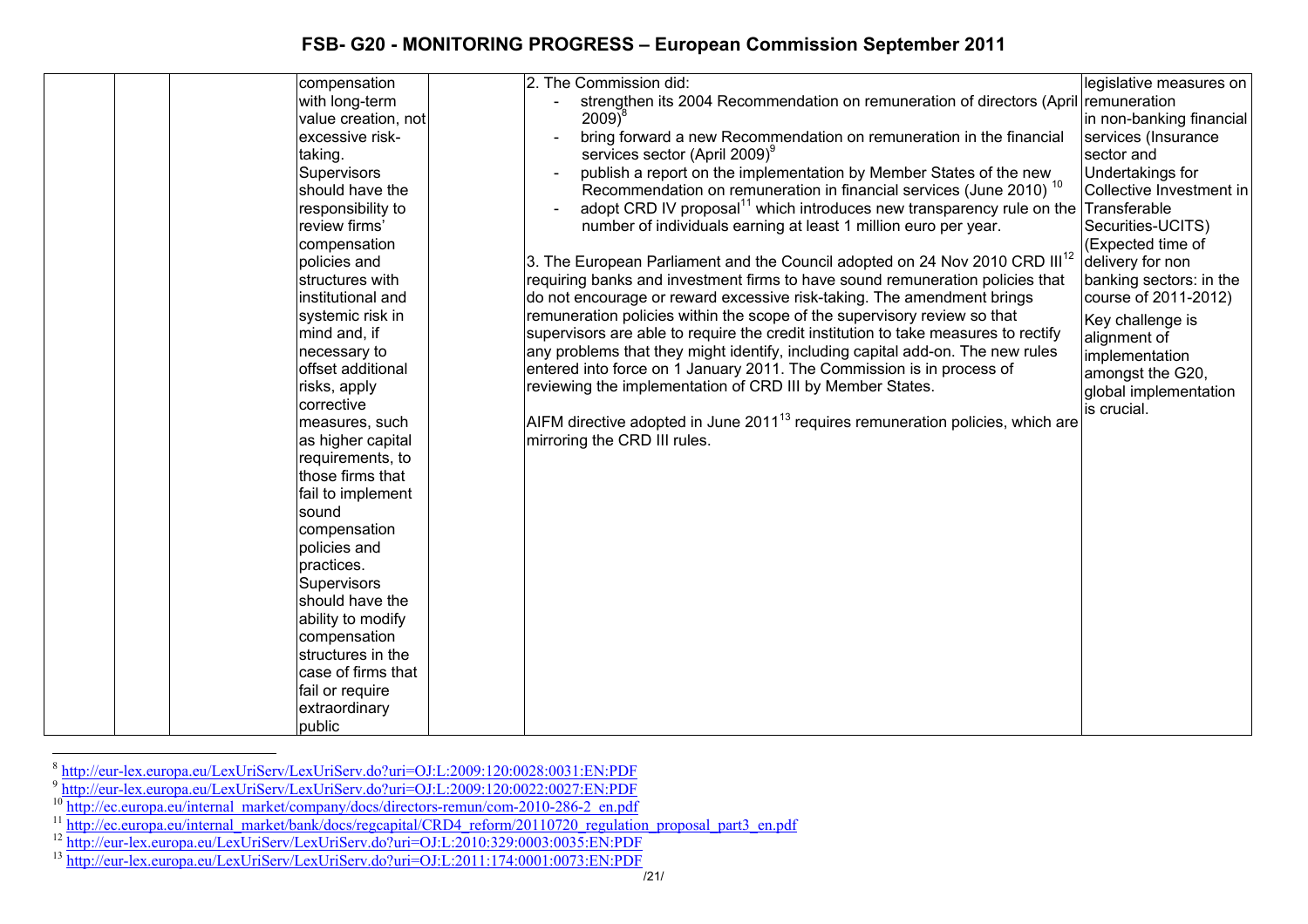|        |         |                  | intervention. We<br>call on firms to  |         |  |
|--------|---------|------------------|---------------------------------------|---------|--|
|        |         |                  | implement these                       |         |  |
|        |         |                  | sound                                 |         |  |
|        |         |                  | compensation                          |         |  |
|        |         |                  | practices                             |         |  |
|        |         |                  | immediately.                          |         |  |
|        |         |                  |                                       |         |  |
|        | (Tor)   |                  | We encouraged                         |         |  |
|        |         |                  | all countries and                     |         |  |
|        |         |                  | financial                             |         |  |
|        |         |                  | institutions to fully                 |         |  |
|        |         |                  | implement the                         |         |  |
|        |         |                  | FSB principles                        |         |  |
|        |         |                  | and standards by<br>year-end. We call |         |  |
|        |         |                  | on the FSB to                         |         |  |
|        |         |                  | undertake                             |         |  |
|        |         |                  | ongoing                               |         |  |
|        |         |                  | monitoring in this                    |         |  |
|        |         |                  | area and conduct                      |         |  |
|        |         |                  | a second                              |         |  |
|        |         |                  | thorough peer                         |         |  |
|        |         |                  | review in the                         |         |  |
|        |         |                  | second quarter of                     |         |  |
|        |         |                  | 2011.                                 |         |  |
|        |         |                  |                                       |         |  |
|        | (Seoul) |                  | We reaffirmed the                     |         |  |
|        |         |                  | importance of fully                   |         |  |
|        |         |                  | implementing the<br>FSB's standards   |         |  |
|        |         |                  | for sound                             |         |  |
|        |         |                  | compensation.                         |         |  |
| 34(16) | (Pitts) | Supervisory      | Supervisors                           | Ongoing |  |
|        |         | review of firms' | should have the                       |         |  |
|        |         | compensation     | responsibility to                     |         |  |
|        |         | policies etc.    | review firms'                         |         |  |
|        |         |                  | compensation                          |         |  |
|        |         |                  | policies and                          |         |  |
|        |         |                  | structures with                       |         |  |
|        |         |                  | institutional and                     |         |  |
|        |         |                  | systemic risk in                      |         |  |
|        |         |                  | mind and, if                          |         |  |
|        |         |                  | necessary to                          |         |  |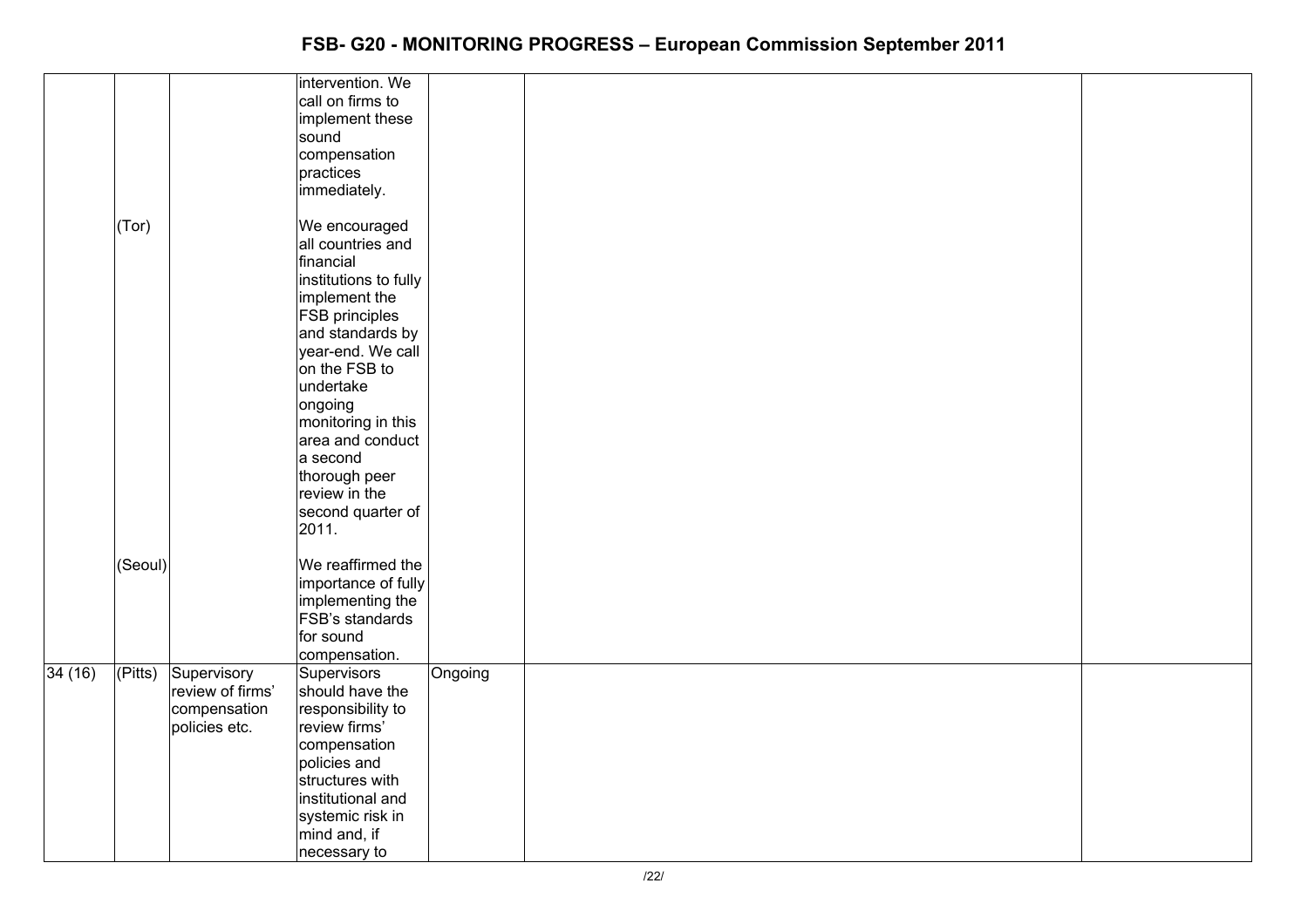|                               |       |                 | offset additional     |          |                                                                                                     |                       |
|-------------------------------|-------|-----------------|-----------------------|----------|-----------------------------------------------------------------------------------------------------|-----------------------|
|                               |       |                 | risks, apply          |          |                                                                                                     |                       |
|                               |       |                 | corrective            |          |                                                                                                     |                       |
|                               |       |                 | measures, such        |          |                                                                                                     |                       |
|                               |       |                 | as higher capital     |          |                                                                                                     |                       |
|                               |       |                 | requirements, to      |          |                                                                                                     |                       |
|                               |       |                 | those firms that      |          |                                                                                                     |                       |
|                               |       |                 | fail to implement     |          |                                                                                                     |                       |
|                               |       |                 | sound                 |          |                                                                                                     |                       |
|                               |       |                 |                       |          |                                                                                                     |                       |
|                               |       |                 | compensation          |          |                                                                                                     |                       |
|                               |       |                 | policies and          |          |                                                                                                     |                       |
|                               |       |                 | practices.            |          |                                                                                                     |                       |
|                               |       |                 | Supervisors           |          |                                                                                                     |                       |
|                               |       |                 | should have the       |          |                                                                                                     |                       |
|                               |       |                 | ability to modify     |          |                                                                                                     |                       |
|                               |       |                 | compensation          |          |                                                                                                     |                       |
|                               |       |                 | structures in the     |          |                                                                                                     |                       |
|                               |       |                 | case of firms that    |          |                                                                                                     |                       |
|                               |       |                 | fail or require       |          |                                                                                                     |                       |
|                               |       |                 | extraordinary         |          |                                                                                                     |                       |
|                               |       |                 | public                |          |                                                                                                     |                       |
|                               |       |                 | intervention.         |          |                                                                                                     |                       |
| <b>VIII. Other issues</b>     |       |                 |                       |          |                                                                                                     |                       |
| <b>Credit rating agencies</b> |       |                 |                       |          |                                                                                                     |                       |
| 35(37)                        | (Lon) | Registration of | <b>All CRAs whose</b> | End-2009 | 1. No                                                                                               | Assessment of         |
|                               |       | CRAs etc.       | ratings are used      |          | 2. EU Regulation on credit rating agencies introducing oversight and supervision equivalence of the |                       |
|                               |       |                 | for regulatory        |          | of CRAs formally adopted by the Council in July 2009, and by the European                           | regulatory and        |
|                               |       |                 | purposes should       |          | Parliament in September 2009.                                                                       | supervisory framework |
|                               |       |                 | be subject to a       |          |                                                                                                     | of certain third      |
|                               |       |                 | regulatory            |          | Commission Decision on equivalence of Japan adopted in September 2010.                              | countries (US, Canada |
|                               |       |                 | oversight regime      |          |                                                                                                     | and Australia).       |
|                               |       |                 | that includes         |          |                                                                                                     |                       |
|                               |       |                 | registration. The     |          |                                                                                                     |                       |
|                               |       |                 | regulatory            |          |                                                                                                     |                       |
|                               |       |                 | oversight regime      |          |                                                                                                     |                       |
|                               |       |                 | should be             |          |                                                                                                     |                       |
|                               |       |                 | established by        |          |                                                                                                     |                       |
|                               |       |                 | end 2009 and          |          |                                                                                                     |                       |
|                               |       |                 | should be             |          |                                                                                                     |                       |
|                               |       |                 | consistent with       |          |                                                                                                     |                       |
|                               |       |                 | the IOSCO Code        |          |                                                                                                     |                       |
|                               |       |                 | of Conduct            |          |                                                                                                     |                       |
|                               |       |                 |                       |          |                                                                                                     |                       |
|                               |       |                 | Fundamentals.         |          |                                                                                                     |                       |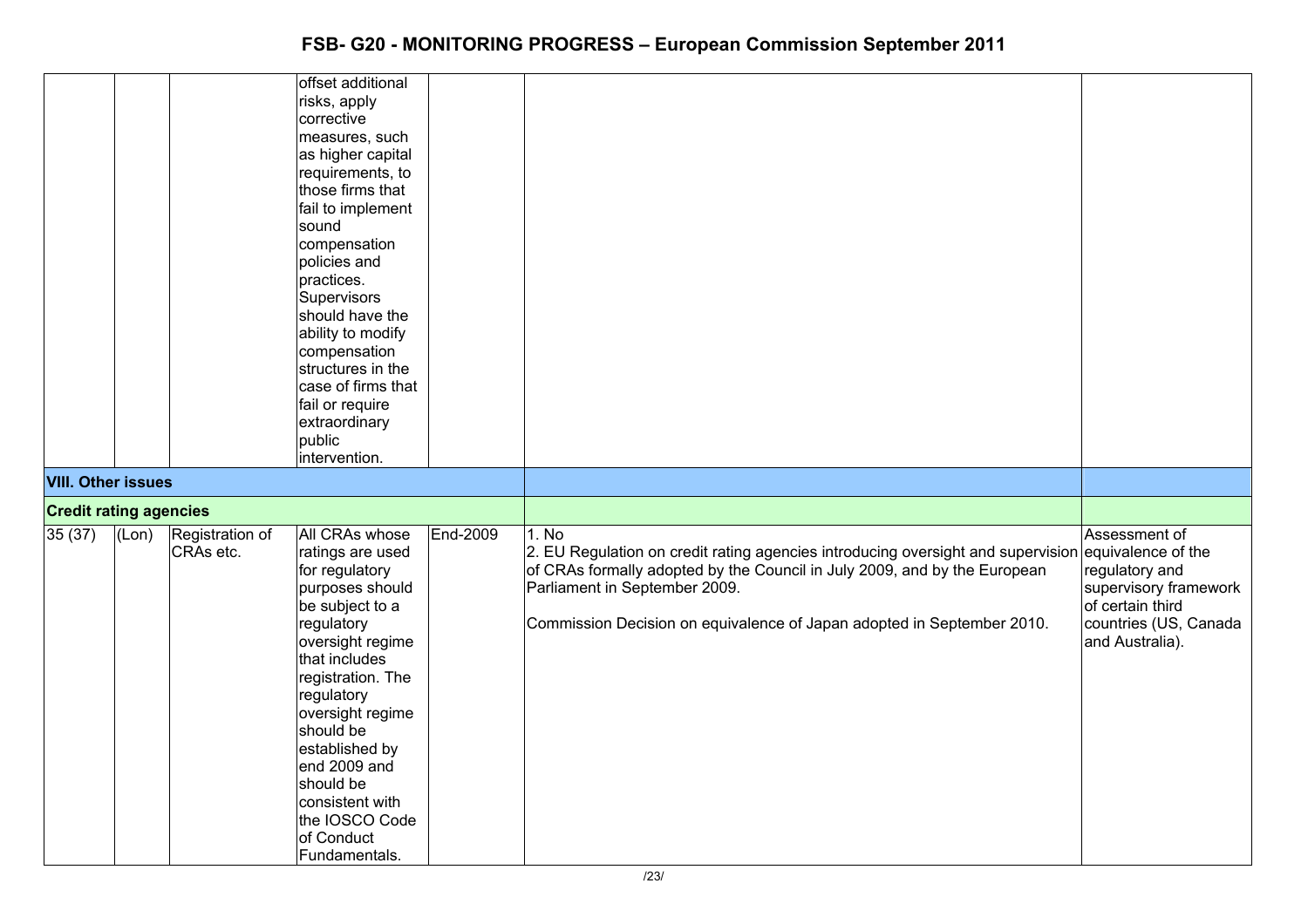| 36(38) | (Lon) | CRA practices  | National                      | End-2009    | A legislative proposal modifying the CRA regulation in order to entrust the                                                                                                | Further measures      |
|--------|-------|----------------|-------------------------------|-------------|----------------------------------------------------------------------------------------------------------------------------------------------------------------------------|-----------------------|
|        |       | and procedures | authorities will              |             | European Securities and Markets Authority (ESMA) with supervisory powers                                                                                                   | should be proposed in |
|        |       | etc.           | enforce                       |             | over CRAs was adopted by the Commission on 2 June 2010. The negotiation in                                                                                                 | November 2011.        |
|        |       |                | compliance and                |             | the EP and Council has finalized. Formal adoption in April 2011. ESMA was                                                                                                  |                       |
|        |       |                | require changes               |             | entrusted with these powers in July 2011.                                                                                                                                  |                       |
|        |       |                | to a rating                   |             |                                                                                                                                                                            |                       |
|        |       |                | agency's                      |             | In addition, the Commission issued on 2 June 2010 a Communication                                                                                                          |                       |
|        |       |                | practices and                 |             | ("Regulating Financial Services for Sustainable Growth") (COM(2010) 301 final)                                                                                             |                       |
|        |       |                | procedures for                |             | announcing that it will examine the issues of overreliance, sovereign debt                                                                                                 |                       |
|        |       |                | managing                      |             | ratings and the lack of competition in the rating industry including the need for a                                                                                        |                       |
|        |       |                | conflicts of                  |             | European credit rating agency in order to assess whether further regulatory                                                                                                |                       |
|        |       |                | interest and                  |             | measures are needed.                                                                                                                                                       |                       |
|        |       |                | assuring the                  |             |                                                                                                                                                                            |                       |
|        |       |                | transparency and              |             | Between 5 November 2010 and 7 January 2011, the European Commission                                                                                                        |                       |
|        |       |                | quality of the                |             | conducted a public consultation with respect to the overreliance on external                                                                                               |                       |
|        |       |                | rating process.               |             | credit ratings, sovereign debt ratings, competition in the rating industry, civil<br>liability of credit rating agencies and conflicts of interest due to the "issue-pays" |                       |
|        |       |                | <b>CRAs should</b>            |             | model.                                                                                                                                                                     |                       |
|        |       |                | differentiate                 |             |                                                                                                                                                                            |                       |
|        |       |                | ratings for                   |             |                                                                                                                                                                            |                       |
|        |       |                | structured                    |             |                                                                                                                                                                            |                       |
|        |       |                | products and                  |             |                                                                                                                                                                            |                       |
|        |       |                | provide full                  |             |                                                                                                                                                                            |                       |
|        |       |                | disclosure of their           |             |                                                                                                                                                                            |                       |
|        |       |                | ratings track                 |             |                                                                                                                                                                            |                       |
|        |       |                | record and the                |             |                                                                                                                                                                            |                       |
|        |       |                | information and               |             |                                                                                                                                                                            |                       |
|        |       |                | assumptions that              |             |                                                                                                                                                                            |                       |
|        |       |                | underpin the                  |             |                                                                                                                                                                            |                       |
|        |       |                | ratings process.              |             |                                                                                                                                                                            |                       |
|        |       |                | The oversight                 |             |                                                                                                                                                                            |                       |
|        |       |                | framework should              |             |                                                                                                                                                                            |                       |
|        |       |                | be consistent                 |             |                                                                                                                                                                            |                       |
|        |       |                | lacross                       |             |                                                                                                                                                                            |                       |
|        |       |                | jurisdictions with            |             |                                                                                                                                                                            |                       |
|        |       |                | appropriate                   |             |                                                                                                                                                                            |                       |
|        |       |                | sharing of                    |             |                                                                                                                                                                            |                       |
|        |       |                | information                   |             |                                                                                                                                                                            |                       |
|        |       |                | between national              |             |                                                                                                                                                                            |                       |
|        |       |                | authorities,                  |             |                                                                                                                                                                            |                       |
|        |       |                | including through             |             |                                                                                                                                                                            |                       |
|        |       |                | IOSCO.                        |             |                                                                                                                                                                            |                       |
| 37(39) | (FSB  | Globally       | Regulators should As early as |             | N/A                                                                                                                                                                        |                       |
|        | 2009) | compatible     | work together                 | possible in |                                                                                                                                                                            |                       |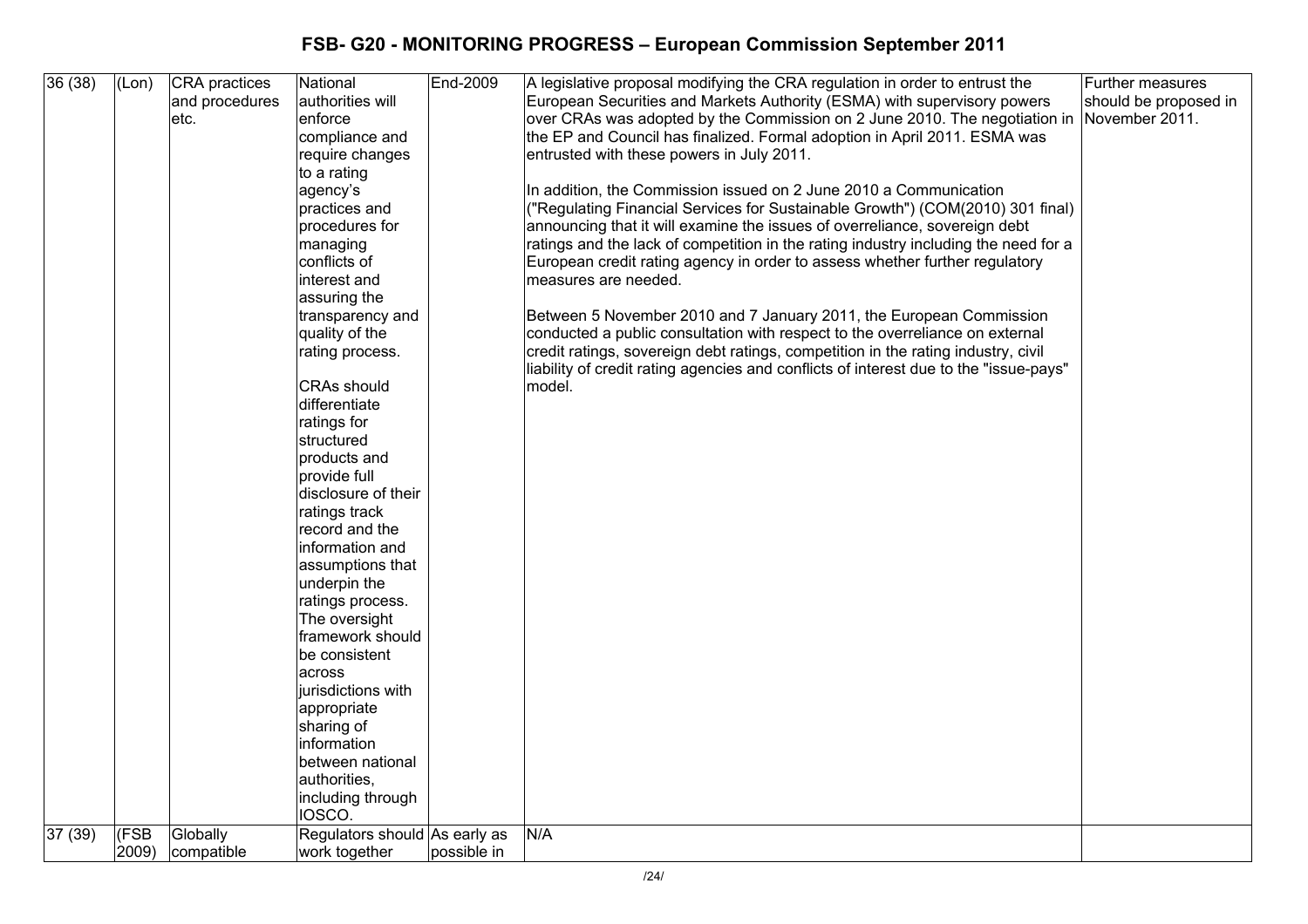|        |               | solutions to<br>conflicting<br>compliance<br>obligations for<br><b>CRA<sub>s</sub></b> | towards<br>appropriate,<br>globally<br>compatible<br>solutions (to<br>conflicting<br>compliance<br>obligations for<br>CRAs) as early as<br>possible in 2010.                                                                                                                                                                                                                 | 2010 |                                                                                                                                                                                                                                                                                                                                                                              |                                                           |
|--------|---------------|----------------------------------------------------------------------------------------|------------------------------------------------------------------------------------------------------------------------------------------------------------------------------------------------------------------------------------------------------------------------------------------------------------------------------------------------------------------------------|------|------------------------------------------------------------------------------------------------------------------------------------------------------------------------------------------------------------------------------------------------------------------------------------------------------------------------------------------------------------------------------|-----------------------------------------------------------|
| 38(40) |               | (Seoul)Reducing the<br>reliance on<br>ratings                                          | We also endorsed Ongoing<br>the FSB's<br>principles on<br>reducing reliance<br>on external credit<br>ratings. Standard<br>setters, market<br>participants,<br>supervisors and<br>central banks<br>should not rely<br>mechanistically on<br>external credit<br>ratings.                                                                                                       |      | The Commission issued on 2 June 2010 a Communication ("Regulating<br>Financial Services for Sustainable Growth") (COM(2010) 301 final) announcing<br>that it will examine the issues of overreliance. Between 5 November 2010 and 7<br>January 2011, the European Commission conducted a public consultation with<br>respect to the overreliance on external credit ratings. | Further measures could<br>be proposed in<br>November 2011 |
|        | (FSF<br>2008) |                                                                                        | IV. 8 Authorities<br>should check that<br>the roles that they<br>have assigned to<br>ratings in<br>regulations and<br>supervisory rules<br>are consistent<br>with the objectives<br>of having<br>investors make<br>independent<br>judgment of risks<br>and perform their<br>own due<br>diligence, and that<br>they do not induce<br>uncritical reliance<br>on credit ratings |      |                                                                                                                                                                                                                                                                                                                                                                              |                                                           |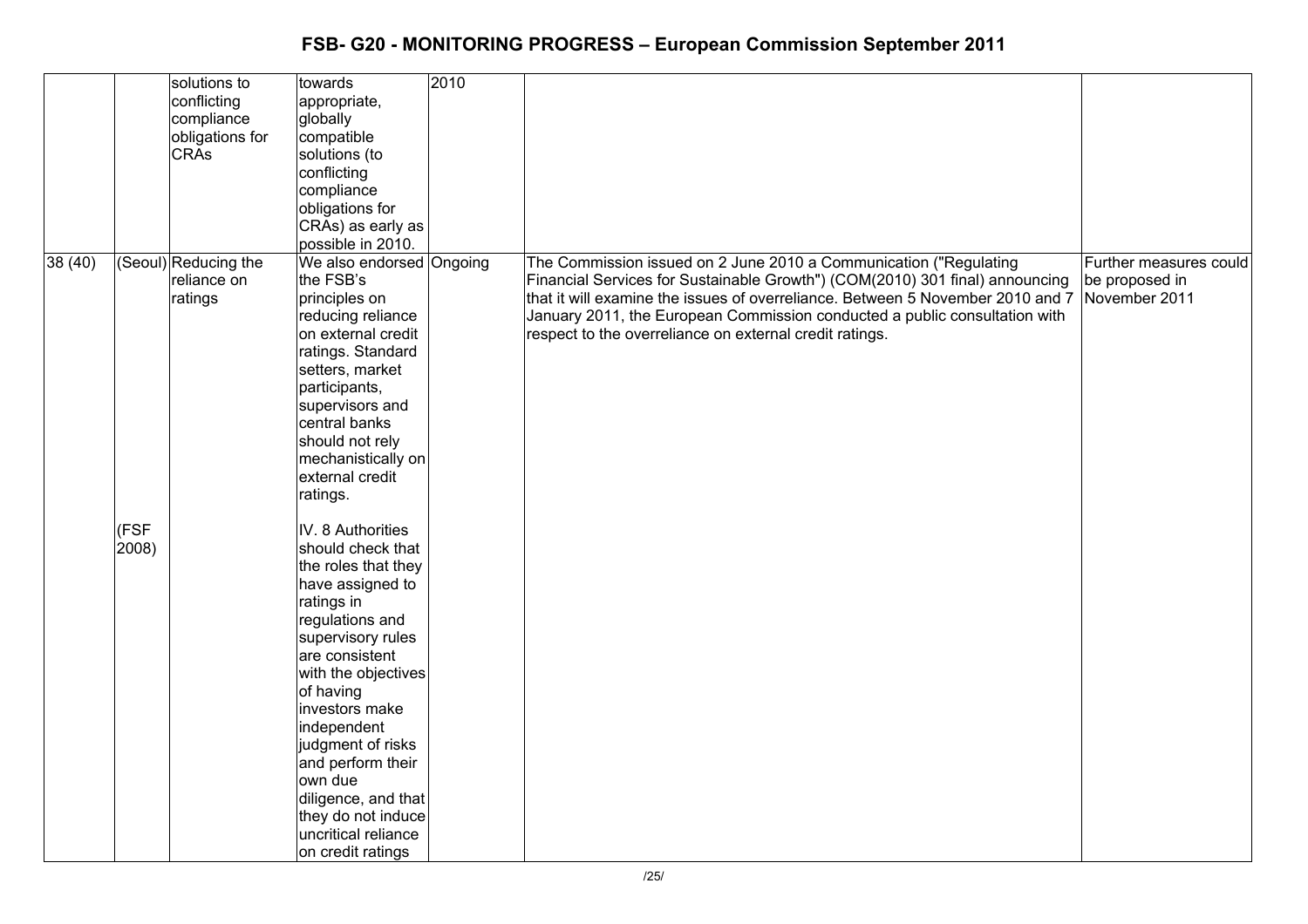|                        |               |                                                                                   | as a substitute for<br>that independent<br>evaluation.                                                                                                                                                                     |         |                                                                                                                                                                                                     |                                                                                                                |
|------------------------|---------------|-----------------------------------------------------------------------------------|----------------------------------------------------------------------------------------------------------------------------------------------------------------------------------------------------------------------------|---------|-----------------------------------------------------------------------------------------------------------------------------------------------------------------------------------------------------|----------------------------------------------------------------------------------------------------------------|
| <b>Risk management</b> |               |                                                                                   |                                                                                                                                                                                                                            |         |                                                                                                                                                                                                     |                                                                                                                |
| 39(48)                 | (Pitts)       | Robust,<br>transparent<br>stress test                                             | We commit to<br>conduct robust.<br>transparent stress<br>tests as needed.                                                                                                                                                  | Ongoing |                                                                                                                                                                                                     |                                                                                                                |
| 40(49)                 | (Pitts)       | <b>Efforts to deal</b><br>with impaired<br>assets and raise<br>additional capital | Our efforts to deal Ongoing<br>with impaired<br>assets and to<br>encourage the<br>raising of<br>additional capital<br>must continue,<br>where needed.                                                                      |         |                                                                                                                                                                                                     |                                                                                                                |
| 41(53)                 | (WAP)         | Enhanced risk<br>disclosures by<br>financial<br>institutions                      | Financial<br>institutions should<br>provide enhanced<br>risk disclosures in<br>their reporting and<br>disclose all losses<br>on an ongoing<br>basis, consistent<br>with international<br>best practice, as<br>appropriate. | Ongoing |                                                                                                                                                                                                     |                                                                                                                |
| <b>Others</b>          |               |                                                                                   |                                                                                                                                                                                                                            |         |                                                                                                                                                                                                     |                                                                                                                |
| 42(46)                 | (FSF<br>2008) | Review of<br>national deposit<br>insurance<br>arrangements                        | VI.9 National<br>deposit insurance<br>arrangements<br>should be<br>reviewed against<br>the agreed<br>international<br>principles, and<br>authorities should<br>strengthen<br>arrangements<br>where needed.                 | Ongoing | 1. no<br>2. public consultation has now finished. Conference conducted on 7 March                                                                                                                   | Key challenge is<br>alignment of<br>implementation<br>amongst the G20,<br>global implementation<br>is crucial. |
| 43 (55)                | ( Pits)       | Development of<br>cooperative and<br>coordinated exit                             | We need to<br>develop a<br>transparent and                                                                                                                                                                                 | Ongoing | In the light of the financial markets developments, the Commission is<br>considering the possibility of extending beyond 2011 the current crisis rules for<br>rescue and restructuring aid to banks |                                                                                                                |